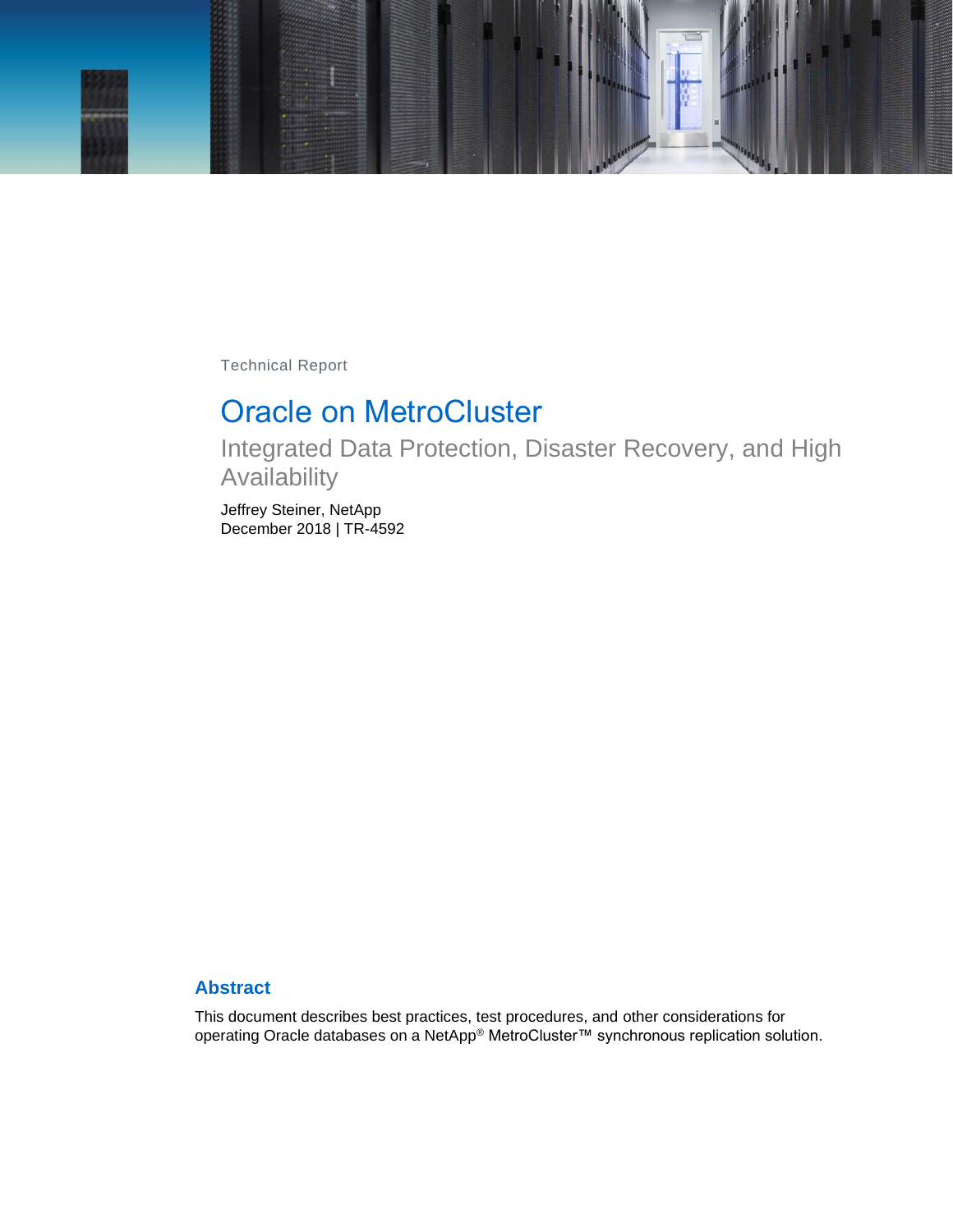#### **TABLE OF CONTENTS**

| 1                       |     |  |  |
|-------------------------|-----|--|--|
| $\mathbf{2}$            |     |  |  |
|                         | 2.1 |  |  |
|                         | 2.2 |  |  |
| $\overline{\mathbf{3}}$ |     |  |  |
|                         | 3.1 |  |  |
|                         | 3.2 |  |  |
|                         | 3.3 |  |  |
|                         | 3.4 |  |  |
| 4                       |     |  |  |
|                         | 4.1 |  |  |
|                         | 4.2 |  |  |
|                         | 4.3 |  |  |
| 5                       |     |  |  |
|                         | 5.1 |  |  |
|                         | 5.2 |  |  |
| 6                       |     |  |  |
|                         | 6.1 |  |  |
|                         | 6.2 |  |  |
|                         |     |  |  |
|                         | 6.3 |  |  |
| 7                       |     |  |  |
|                         | 7.1 |  |  |
|                         | 7.2 |  |  |
| 8                       |     |  |  |
|                         | 8.1 |  |  |
|                         | 8.2 |  |  |
|                         | 8.3 |  |  |
|                         | 8.4 |  |  |
| 9                       |     |  |  |
|                         | 9.1 |  |  |
|                         | 9.2 |  |  |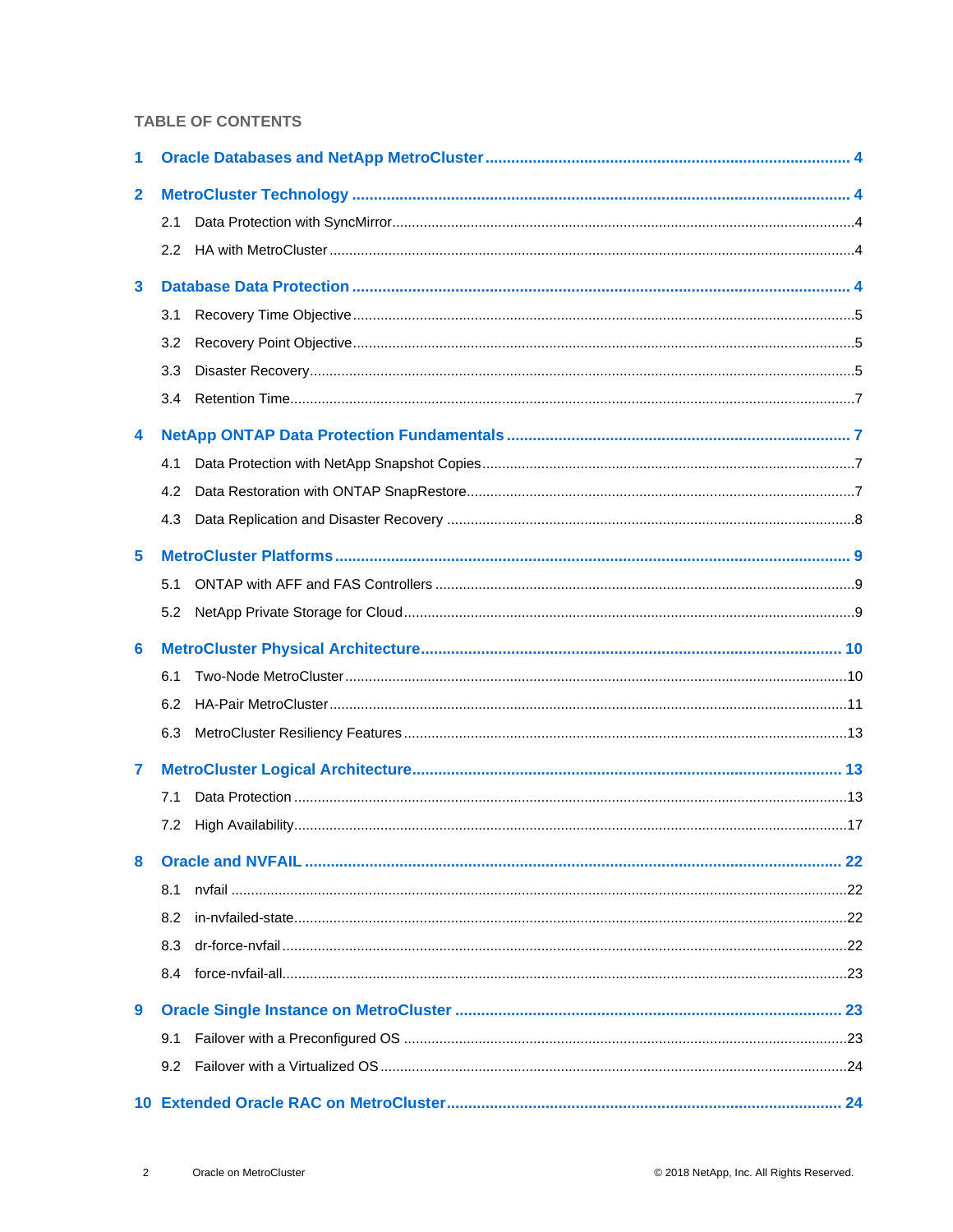#### **LIST OF TABLES**

|--|

#### **LIST OF FIGURES**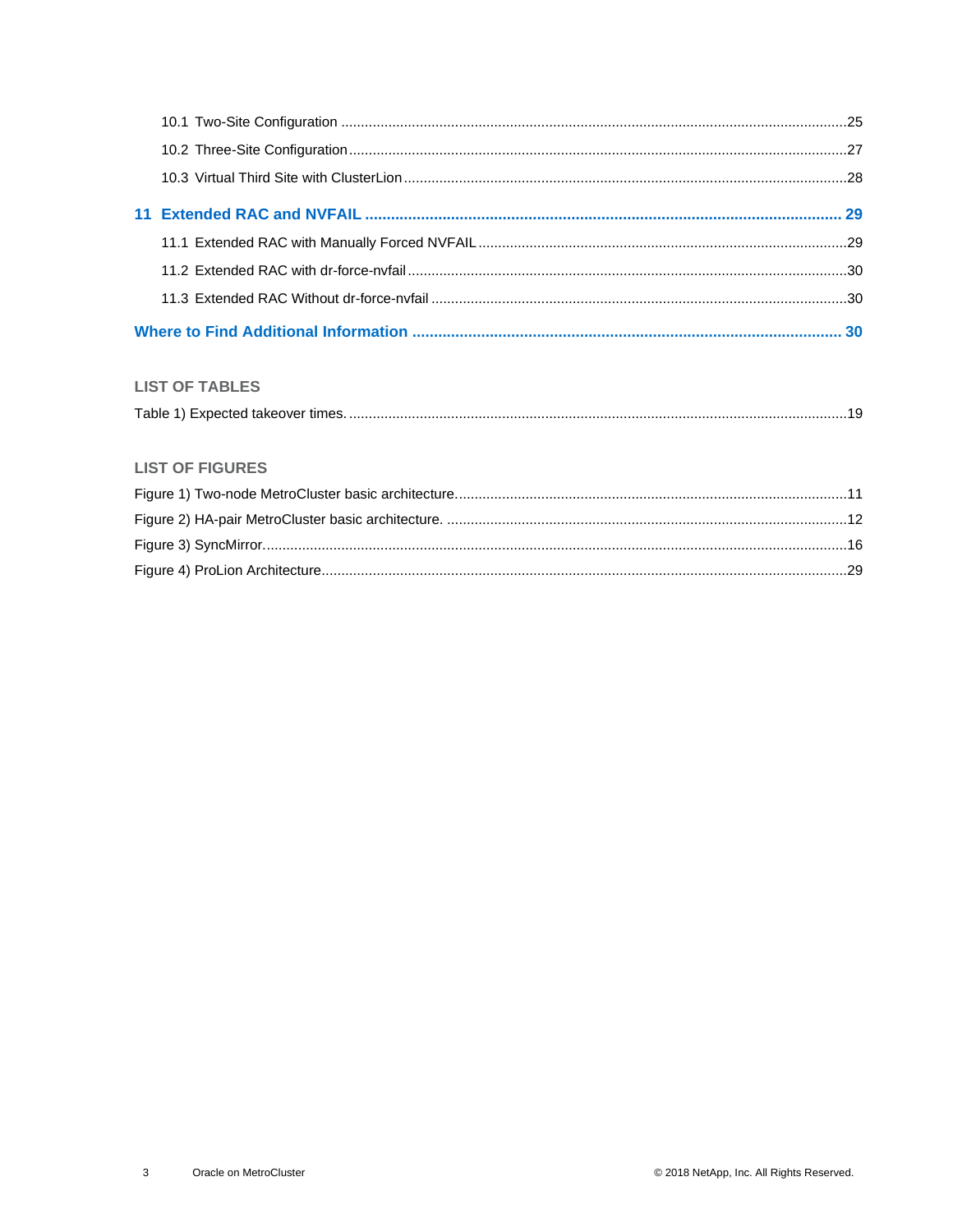## <span id="page-3-0"></span>**1 Oracle Databases and NetApp MetroCluster**

NetApp MetroCluster delivers a highly available, zero data-loss solution for mission-critical Oracle workloads. In addition, integrated solutions such as MetroCluster simplify today's complicated, scale-out Oracle database, application, and virtualization infrastructures. MetroCluster replaces multiple external data protection products and strategies with one simple, central storage array that provides integrated backup, recovery, disaster recovery, and high availability (HA) within a single clustered storage system.

## <span id="page-3-1"></span>**2 MetroCluster Technology**

### <span id="page-3-2"></span>**2.1 Data Protection with SyncMirror**

At the simplest level, synchronous replication means any change must be made to both sides of mirrored storage before it is acknowledged. For example, an Oracle database is committing a transaction, and data is written to a redo log on synchronously mirrored storage. The storage system must not acknowledge the write until it has been committed to nonvolatile media on both sites. Only then is it safe to proceed without the risk of data loss.

The use of a synchronous replication technology is the first step in designing and managing a synchronous replication solution. The most important consideration is understanding what could happen during various planned and unplanned failure scenarios. Not all synchronous replication solutions offer the same capabilities. When a customer asks for a solution that delivers a recovery point objective (RPO) of zero, meaning zero data loss, all failure scenarios must be considered. In particular, what is the expected result when replication is impossible due to loss of connectivity between sites?

## <span id="page-3-3"></span>**2.2 HA with MetroCluster**

MetroCluster replication is based on NetApp SyncMirror® technology, which is designed to efficiently switch into and out of synchronous mode. This capability meets the requirements of customers who demand synchronous replication, but who also need high availability for their data services. For example, if connectivity to a remote site is severed, it is generally preferable to have the storage system continue operating in a nonreplicated state.

Many synchronous replication solutions are only capable of operating in synchronous mode. This type of all-or-nothing replication is sometimes called domino mode. Such storage systems stop serving data rather than allowing the local and remote copies of data to become unsynchronized. If replication is forcibly broken, resynchronization can be extremely time consuming and can leave a customer exposed to complete data loss during the time that mirroring is reestablished.

Not only can SyncMirror seamlessly switch out of synchronous mode if the remote site is unreachable, it can also rapidly resync to an RPO  $= 0$  state when connectivity is restored. The stale copy of data at the remote site can also be preserved in a usable state during resynchronization, which ensures that local and remote copies of data exist at all times.

Where domino mode is required, other options besides MetroCluster exist, such as Oracle DataGuard or extended timeouts for host-side disk mirroring. Consult your NetApp or partner account team for additional information and options.

## <span id="page-3-4"></span>**3 Database Data Protection**

A database data protection architecture should be defined by business requirements. These requirements include the speed of recovery, the maximum permissible data loss, and backup retention needs. The data protection plan must also take into consideration various regulatory requirements for data retention and restoration. Finally, different data recovery scenarios must be considered, ranging from the typical and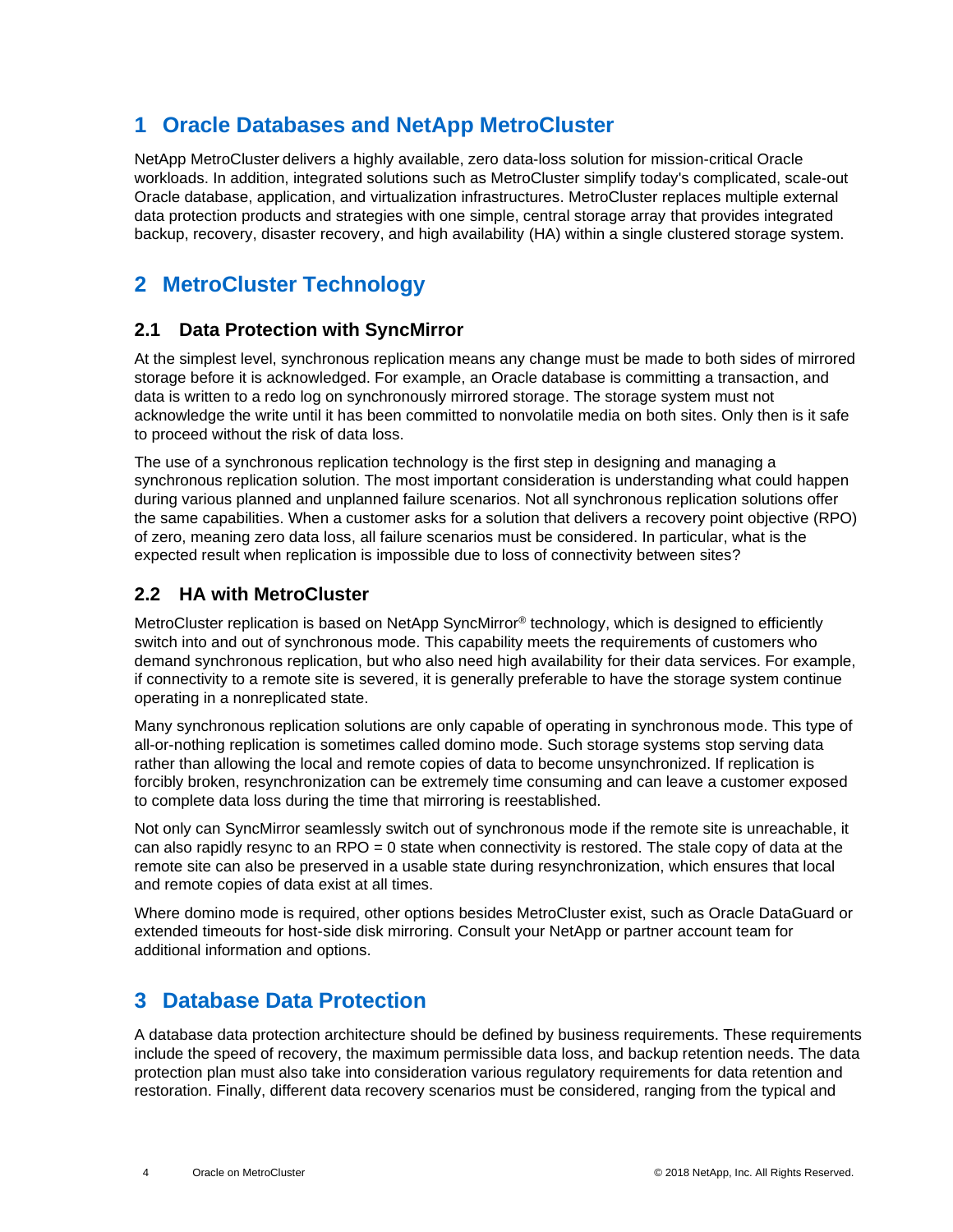foreseeable recovery resulting from user or application errors up to disaster recovery scenarios that include the complete loss of a site.

Small changes in data protection and recovery policies can have a significant effect on the overall architecture of storage, backup, and recovery. It is critical to define and document standards before starting design work to avoid complicating a data protection architecture. Unnecessary features or levels of protection lead to unnecessary costs and management overhead, and an initially overlooked requirement can lead a project in the wrong direction or require last-minute design changes.

## <span id="page-4-0"></span>**3.1 Recovery Time Objective**

The recovery time objective (RTO) defines the maximum time allowed for the recovery of a service. For example, a human resources database might have an RTO of 24 hours because the business can still operate, even though it would be very inconvenient to lose access to this data during the workday. In contrast, a database supporting the general ledger of a bank would have an RTO measured in minutes or even seconds. An RTO of zero is not possible, because there must be a way to differentiate between an actual service outage and a routine event such as a lost network packet. However, a near-zero RTO is a typical requirement.

## <span id="page-4-1"></span>**3.2 Recovery Point Objective**

The RPO defines the maximum tolerable data loss. In a database context, the RPO is usually a question of how much log data can be lost in a specific situation. In a typical recovery scenario in which a database is damaged due to a product bug or user error, the RPO should be zero, meaning there should be no data loss. The recovery procedure involves restoring an earlier copy of the database files and then replaying the log files to bring the database state up to the desired point in time. The log files required for this operation should already be in place in the original location.

In unusual scenarios, log data might be lost. For example, an accidental or malicious  $rm -rf \star of$ database files could result in the deletion of all data. The only option would be to restore from backup, including log files, and some data would inevitably be lost. The only option to improve the RPO in a traditional backup environment would be to perform repeated backups of the log data. This approach has limitations, however, because of the constant data movement and the difficulty maintaining a backup system as a constantly running service. One of the benefits of advanced storage systems is the ability to protect data from accidental or malicious damage to files and thus deliver a better RPO without data movement.

## <span id="page-4-2"></span>**3.3 Disaster Recovery**

Disaster recovery includes the IT architecture, policies, and procedures required to recover a service in the event of a physical disaster. Such disasters can include floods; fire; or a human-caused disaster caused by malicious intent, negligence, or a simple error.

Disaster recovery is more than just a set of recovery procedures. It is the complete process of identifying the various risks, defining the data recovery and service continuity requirements, and delivering the right architecture with associated procedures.

When establishing data protection requirements, it is critical to differentiate between typical RPO and RTO requirements and the RPO and RTO requirements needed for disaster recovery. Some database environments require an RPO of zero and a near-zero RTO for data loss situations ranging from a relatively normal user error right up to a fire that destroys a data center. However, there are cost and administrative consequences for these high levels of protection.

In general, nondisaster data recovery requirements should be strict for two reasons. First, application bugs and user errors that damage a database are foreseeable to the point they are almost inevitable. Second, it is not difficult to design a backup strategy that can deliver an RPO of zero and a low RTO as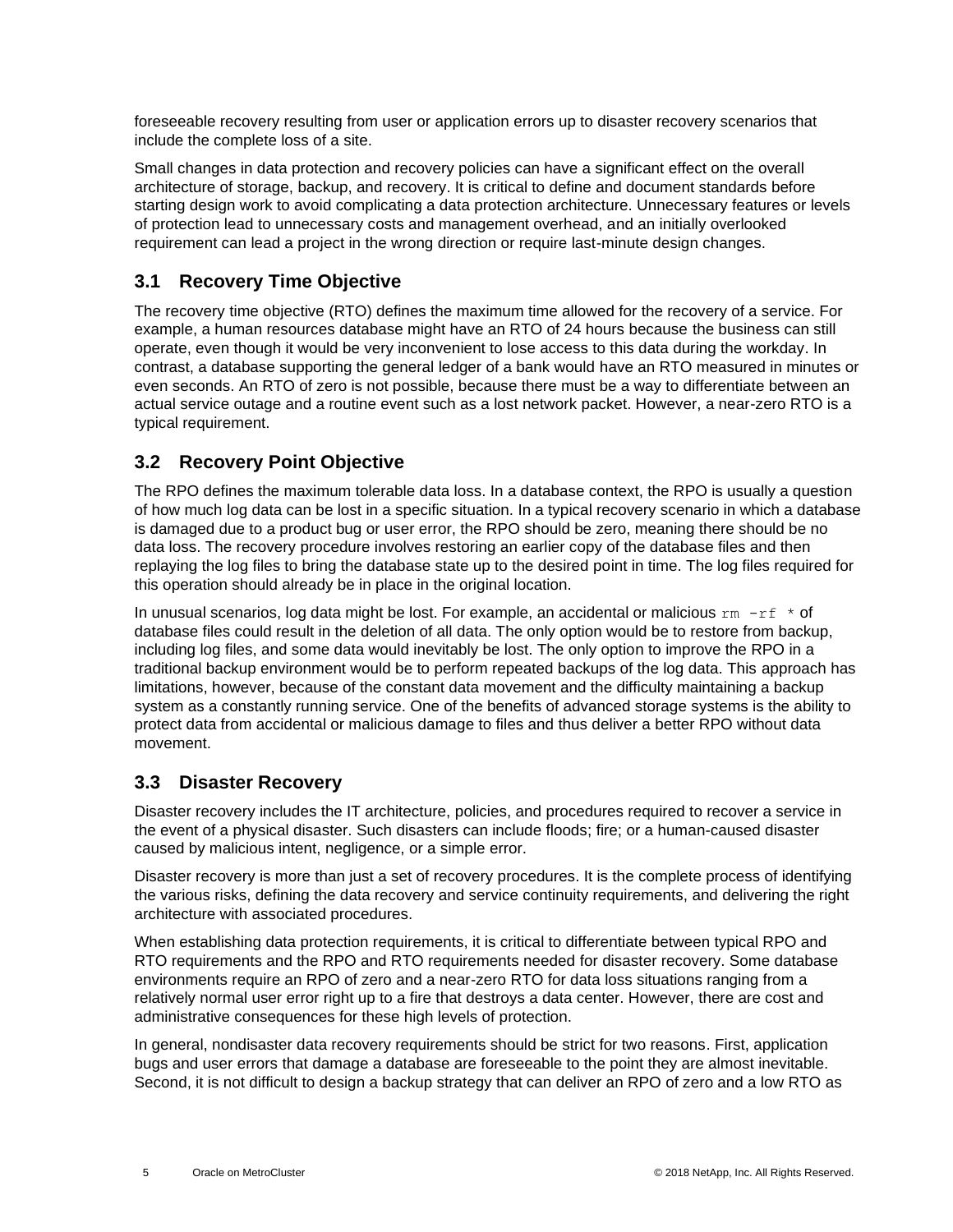long as the storage system is not destroyed. There is no reason not to address a significant risk that is easily remedied, which is why the RPO and RTO targets for local recovery should be aggressive.

Disaster recovery RTO and RPO requirements vary more widely based on the likelihood of a disaster and the consequences of the associated data loss or disruption to a business. RPO and RTO requirements should be based on the actual business needs and not on general principles. They must account for multiple logical and physical disaster scenarios.

#### **Logical Disasters**

Logical disasters include data corruption caused by users, application or OS bugs, and software malfunctions. Logical disasters can also include malicious attacks by outside parties with viruses or worms or by exploiting application vulnerabilities. In these cases, the physical infrastructure is undamaged but the underlying data is no longer valid.

An increasingly common type of logical disaster is known as ransomware, in which an attack vector is used to encrypt data. Encryption does not damage the data, but it makes it unavailable until payment is made to a third party. An increasing number of enterprises are being specifically targeted with ransomware hacks.

#### **Physical Disasters**

Physical disasters include the failure of components of an infrastructure that exceeds its redundancy capabilities and results in a loss of data or an extended loss of service. For example, RAID protection provides drive-level redundancy, and the use of HBAs provides FC port and FC cable redundancy. Hardware failures of such components are foreseeable and do not affect availability.

In a database environment, it is generally possible to protect the infrastructure of an entire site with redundant components to the point where the only foreseeable physical disaster scenario is complete loss of the site. Disaster recovery planning then depends on site-to-site replication.

## **Synchronous and Asynchronous Data Protection**

In an ideal world, all data would be synchronously replicated across geographically dispersed sites. This approach is not always feasible or even possible for several reasons:

- Synchronous replication unavoidably increases write latency because all changes must be replicated to both locations before the application or database can proceed. The resulting performance effect is frequently unacceptable, ruling out the use of synchronous mirroring.
- The increased adoption of 100% SSD storage means that additional write latency is more likely to be noticed because performance expectations include hundreds of thousands of IOPS and submillisecond latency. Gaining the full benefits of using 100% SSDs can require revisiting the disaster recovery strategy.
- Datasets continue to grow in terms of bytes, creating challenges with making sure of sufficient bandwidth to sustain synchronous replication.
- Datasets also grow in terms of complexity, creating challenges with the management of large-scale synchronous replication.
- Cloud-based strategies frequently involve greater replication distances and latency, further precluding the use of synchronous mirroring.

NetApp offers solutions that include both synchronous replication for the most exacting data recovery demands and asynchronous solutions that allow for better database performance and flexibility. In addition, NetApp technology integrates seamlessly with many third-party replication solutions, such as Oracle DataGuard and SQL Server AlwaysOn.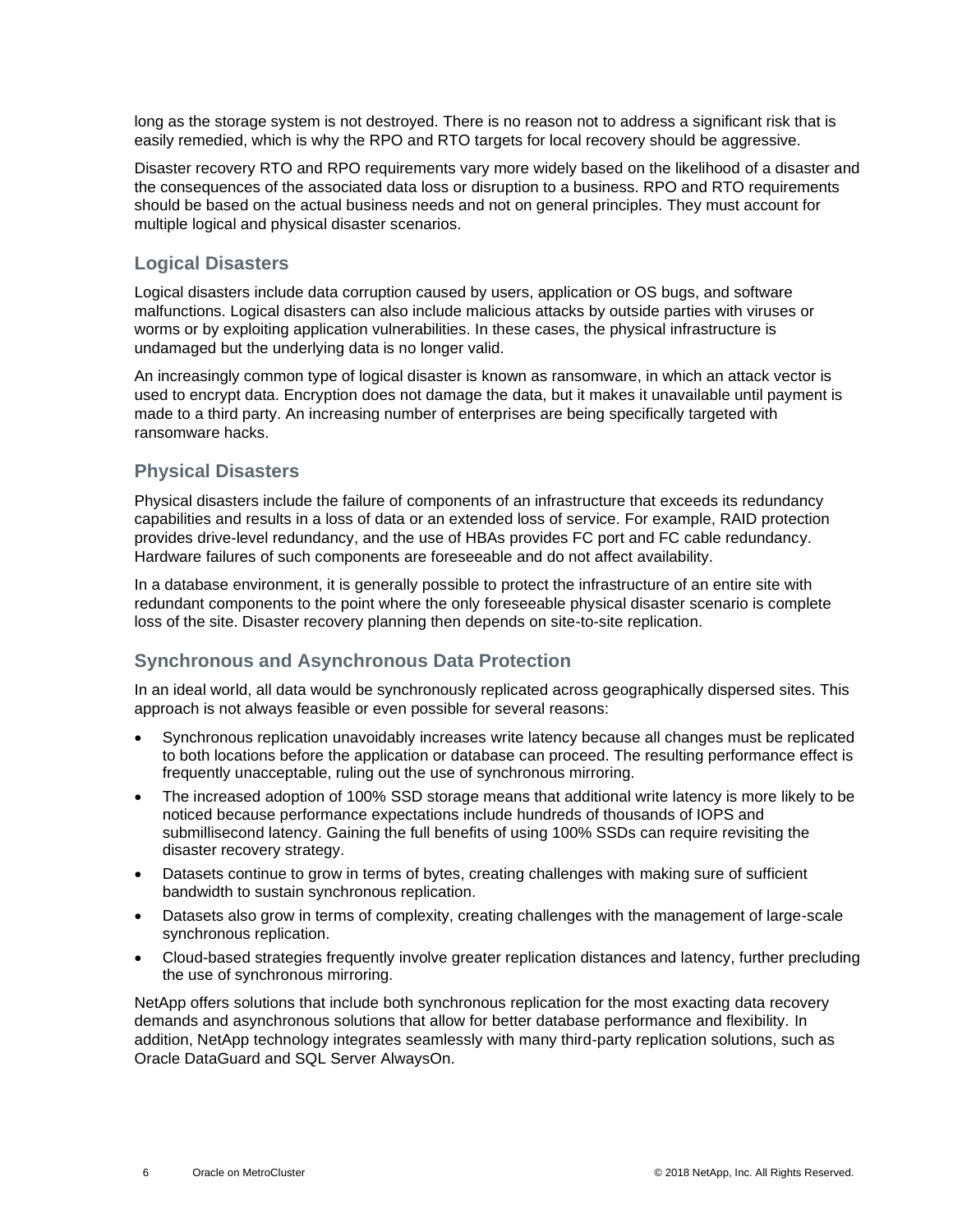### <span id="page-6-0"></span>**3.4 Retention Time**

The final aspect of a data protection strategy is the data retention time, which can vary dramatically:

- A typical requirement is 14 days of nightly backups on the primary site and 90 days of backups stored on a secondary site.
- Many customers create standalone quarterly archives stored on different media.
- A constantly updated database might have no need for historical data, and backups need only be retained for a few days.

Regulatory requirements might require recoverability to the point of any arbitrary transaction in a 365-day window.

## <span id="page-6-1"></span>**4 NetApp ONTAP Data Protection Fundamentals**

#### <span id="page-6-2"></span>**4.1 Data Protection with NetApp Snapshot Copies**

The foundation of NetApp ONTAP® data protection software is NetApp Snapshot® technology. The key values are as follows:

- **Simplicity.** A Snapshot copy is a read-only copy of the contents of a container of data at a specific point in time.
- **Efficiency.** Snapshot copies require no space at the moment of creation. Space is only consumed when data is changed.
- **Manageability.** A backup strategy based on Snapshot copies is easy to configure and manage because Snapshot copies are a native part of the storage OS. If the storage system is powered on, it is ready to create backups.
- **Scalability.** Up to 255 backups of a single container of files and LUNs can be preserved. For complex datasets, multiple containers of data can be protected by a single, consistent set of Snapshot copies.
- Performance is unaffected, whether a volume contains 250 Snapshot copies or none.

As a result, protecting a database running on ONTAP is simple and highly scalable. Database backups do not require movement of data. Therefore, a backup strategy can be tailored to the needs of the business rather than the limitations of network transfer rates, large number of tape drives, or disk staging areas.

#### <span id="page-6-3"></span>**4.2 Data Restoration with ONTAP SnapRestore**

Rapid data restoration in ONTAP from a Snapshot copy is delivered by NetApp SnapRestore® technology. The key values are as follows:

- Individual files or LUNs can be restored in seconds, whether it is a 2TB LUN or a 4KB file.
- An entire container (a NetApp FlexVol® volume) of LUNs and/or files can be restored in seconds, whether it is 10GB or 100TB of data.

When a critical database is down, critical business operations are down. Tapes can break, and even restores from disk-based backups can be slow to transfer across the network. SnapRestore avoids these problems by delivering near instantaneous restoration of databases. Even petabyte-scale databases can be completely restored with just a few minutes of effort.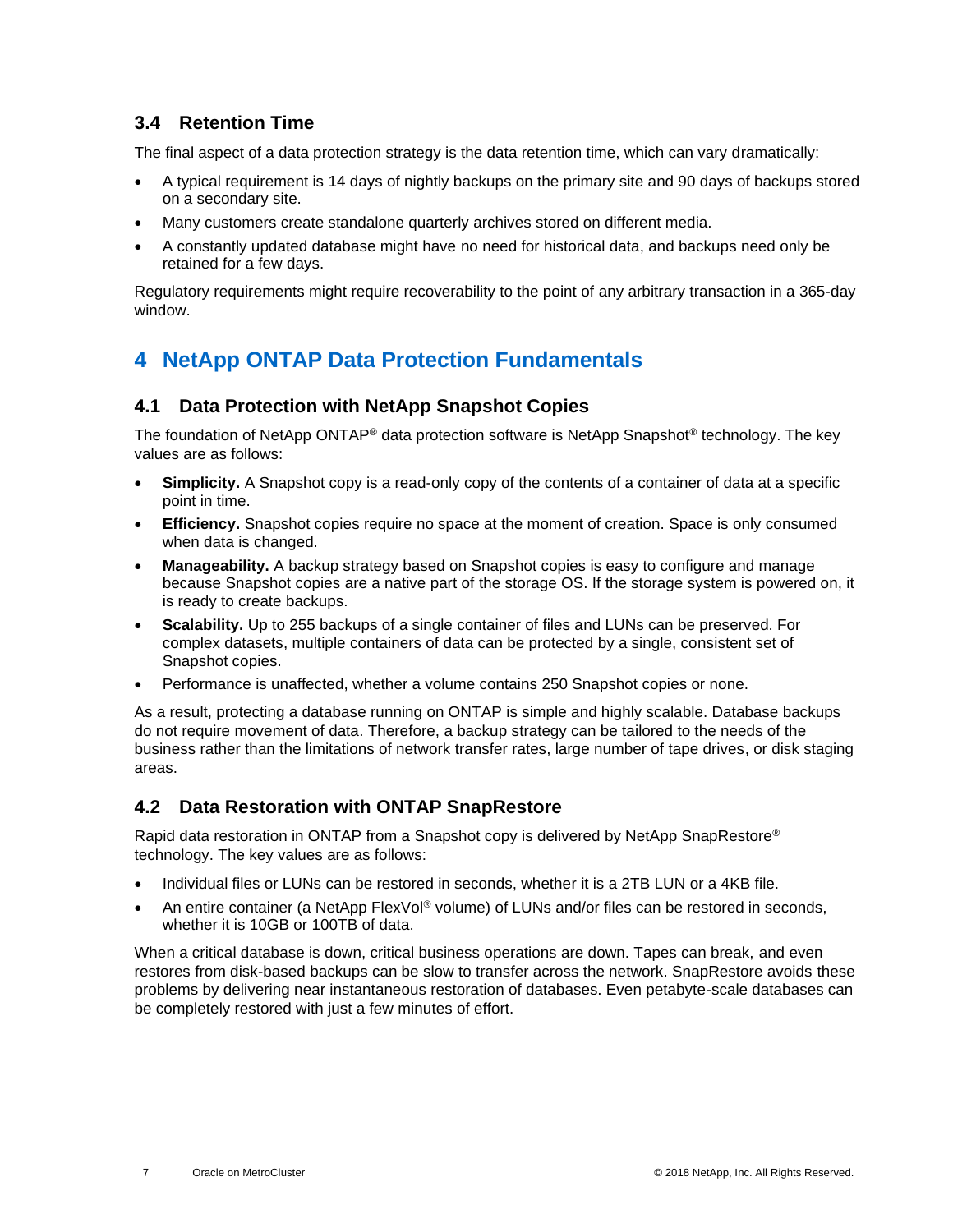## <span id="page-7-0"></span>**4.3 Data Replication and Disaster Recovery**

Nearly every database requires data replication. At the most basic level, a replica can be a copy on tape stored off site or database-level replication to a standby database. Disaster recovery refers to the use of those replica copies to bring a service online in the event of catastrophic loss of service.

ONTAP offers multiple replication options to address a variety of requirements natively within the storage array, covering a complete spectrum of needs. These options can include simple replication of backups to a remote site up to a synchronous, fully automated solution that delivers both disaster recovery and HA in the same platform.

The primary ONTAP replication technologies applicable to databases are the NetApp SnapMirror® and NetApp SyncMirror technologies. These are not add-on products; rather they are fully integrated into ONTAP and are activated by the simple addition of a license key. Storage-level replication is not the only option either. Database-level replication, such as with Oracle DataGuard or Microsoft SQL Server AlwaysOn, can also integrate into a data protection strategy based on ONTAP.

The right choice depends on the specific replication, recovery, and retention requirements.

## **ONTAP SnapMirror**

SnapMirror is the NetApp asynchronous replication solution, ideally suited for protecting large, complicated, and dynamic datasets such as databases and their associated applications. Its key values are as follows:

- **Manageability.** SnapMirror is easy to configure and manage because it is a native part of the storage software. No add-on products are required. Replication relationships can be established in minutes and can be managed directly on the storage system.
- **Simplicity.** Replication is based on FlexVol volumes, which are containers of LUNs or files that are replicated as a single consistent group.
- **Efficiency.** After the initial replication relationship is established, only changes are replicated. Furthermore, efficiency features such as deduplication and compression are preserved, further reducing the amount of data that must be transferred to a remote site.
- **Flexibility.** Mirrors can be temporarily broken to allow testing of disaster recovery procedures, and then the mirroring can be easily reestablished with no need for a complete remirroring. Only the changed data must be applied to bring the mirrors back into sync. Mirroring can also be reversed to allow a rapid resync after the disaster concludes and the original site is back in service. Finally, readwrite clones of replicated data are available for testing and development.

## **MetroCluster and SyncMirror**

Synchronous replication in ONTAP is delivered by SyncMirror. At the simplest layer, SyncMirror creates two complete sets of RAID-protected data in two different locations. They could be in adjoining rooms within a data center, or they could be located many kilometers apart.

SyncMirror is fully integrated with ONTAP and operates just above the RAID level. Therefore, all the usual ONTAP features, such as Snapshot copies, SnapRestore, and NetApp FlexClone®, work seamlessly. It is still ONTAP. It just includes an additional layer of synchronous data mirroring.

A collection of ONTAP controllers managing SyncMirror data is called NetApp MetroCluster. Many configurations are available, and the primary purpose of MetroCluster is to provide high-availability access to synchronously mirrored data in a variety of typical and disaster recovery failure scenarios.

The key values of data protection with MetroCluster and SyncMirror are as follows:

• In normal operations, SyncMirror delivers guaranteed synchronous mirroring across locations. A write operation is not acknowledged until it is present on nonvolatile media on both sites.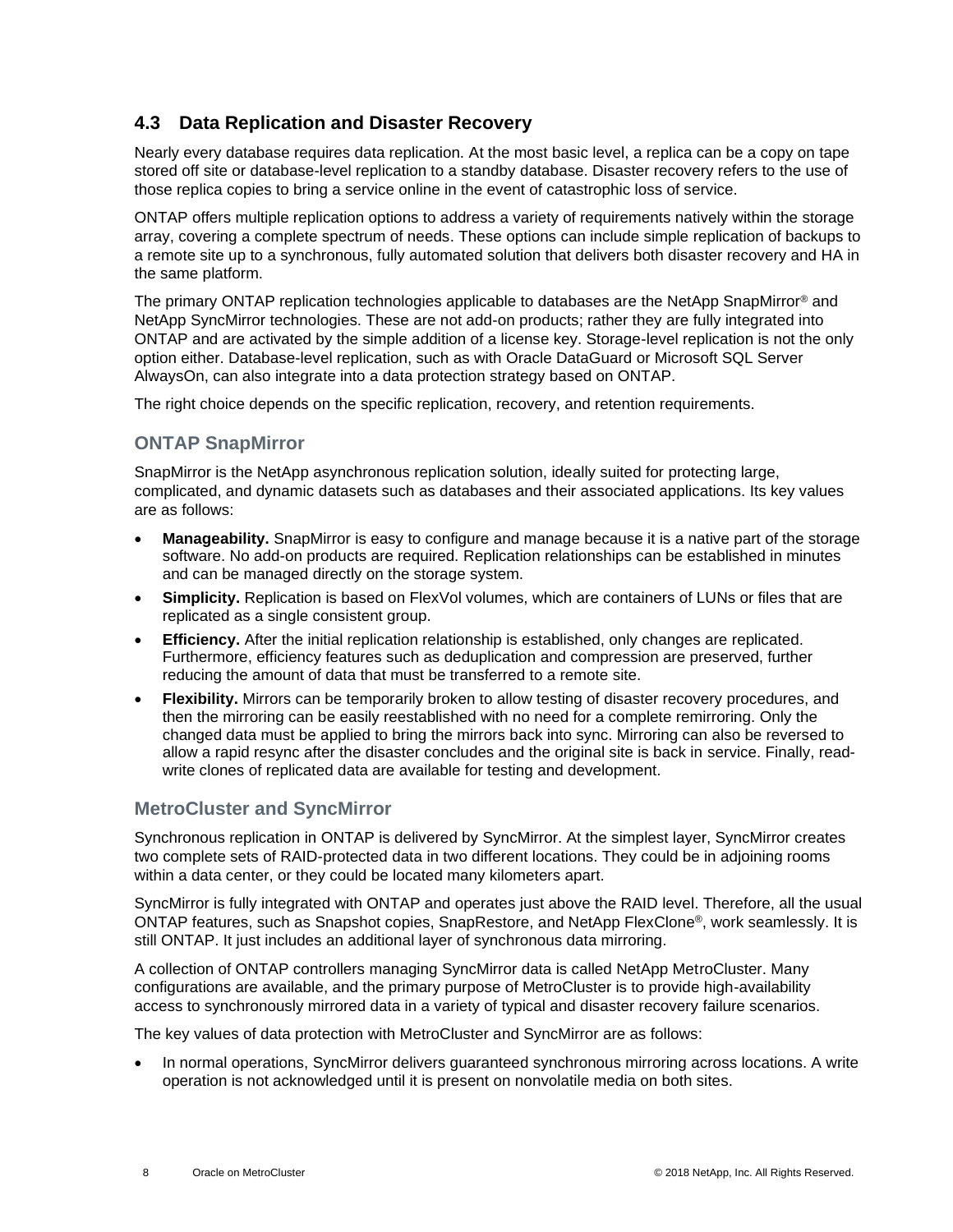• If connectivity between sites fails, SyncMirror automatically switches into asynchronous mode to keep the primary site serving data until connectivity is restored. When restored, it delivers rapid resynchronization by efficiently updating the changes that have accumulated on the primary site. Full reinitialization is not required.

SnapMirror is also fully compatible with systems based on SyncMirror. For example, a primary database might be running on a MetroCluster cluster spread across two geographic sites. This database can also replicate backups to a third site as long-term archives or for the creation of clones in a DevOps environment.

## <span id="page-8-0"></span>**5 MetroCluster Platforms**

ONTAP software is the foundation for advanced data protection and management. However, ONTAP only refers to software. There are two MetroCluster ONTAP hardware platforms from which to choose:

- ONTAP on All Flash FAS (AFF) and FAS MetroCluster
- NetApp Private Storage (NPS) for Cloud

The key concept is that ONTAP is ONTAP. Some hardware options offer better performance, others offer lower costs, and some run within hyperscaler clouds. The core functions of ONTAP are unchanged, with multiple replication options available to bind different ONTAP platforms into a single solution. As a result, data protection and disaster recovery strategies can be built on real-world needs, such as performance requirements, capex/opex considerations, and overall cloud strategy. The underlying storage technology runs anywhere in any environment.

## <span id="page-8-1"></span>**5.1 ONTAP with AFF and FAS Controllers**

For maximum performance and control of data, ONTAP on a physical AFF or FAS controller remains the leading solution. This option is the standard on which thousands of customers have relied for more than 20 years. ONTAP delivers solutions for any environment, ranging from three mission-critical databases to 60,000-database service provider deployments, instant restores of petabyte-scale databases, and DBaaS involving hundreds of clones of a single database.

## <span id="page-8-2"></span>**5.2 NetApp Private Storage for Cloud**

NetApp introduced the NPS option to address the needs of data-intensive workloads in the public cloud. Although many public cloud storage options exist, most of them have limitations in terms of performance, control, or scale. With respect to database workloads, the primary limitations are as follows:

- Many public cloud storage options do not scale to the IOPS levels required by modern database workloads in terms of cost, efficiency, or manageability.
- Even when the raw IOPS capabilities of a public cloud provider meet requirements, the I/O latencies are frequently unacceptable for database workloads. This limitation has become even more clear as databases have migrated to all-flash storage arrays, and businesses have begun to measure latency in terms of microseconds, not milliseconds.
- Although public cloud storage availability is good overall, it does not yet meet the demands of most mission-critical environments.
- Backup and recovery capabilities exist within public cloud storage services, but they generally cannot meet the zero RPO and near-zero RTO requirements of most databases. Data protection requires true instant snapshot-based backup and recovery, not streaming backup and recovery to and from elsewhere in a cloud.
- Hybrid cloud environments must move data between on-premises and cloud storage systems, mandating a common foundation for storage management.
- Many governments have strict data sovereignty laws that prohibit relocating data outside national borders.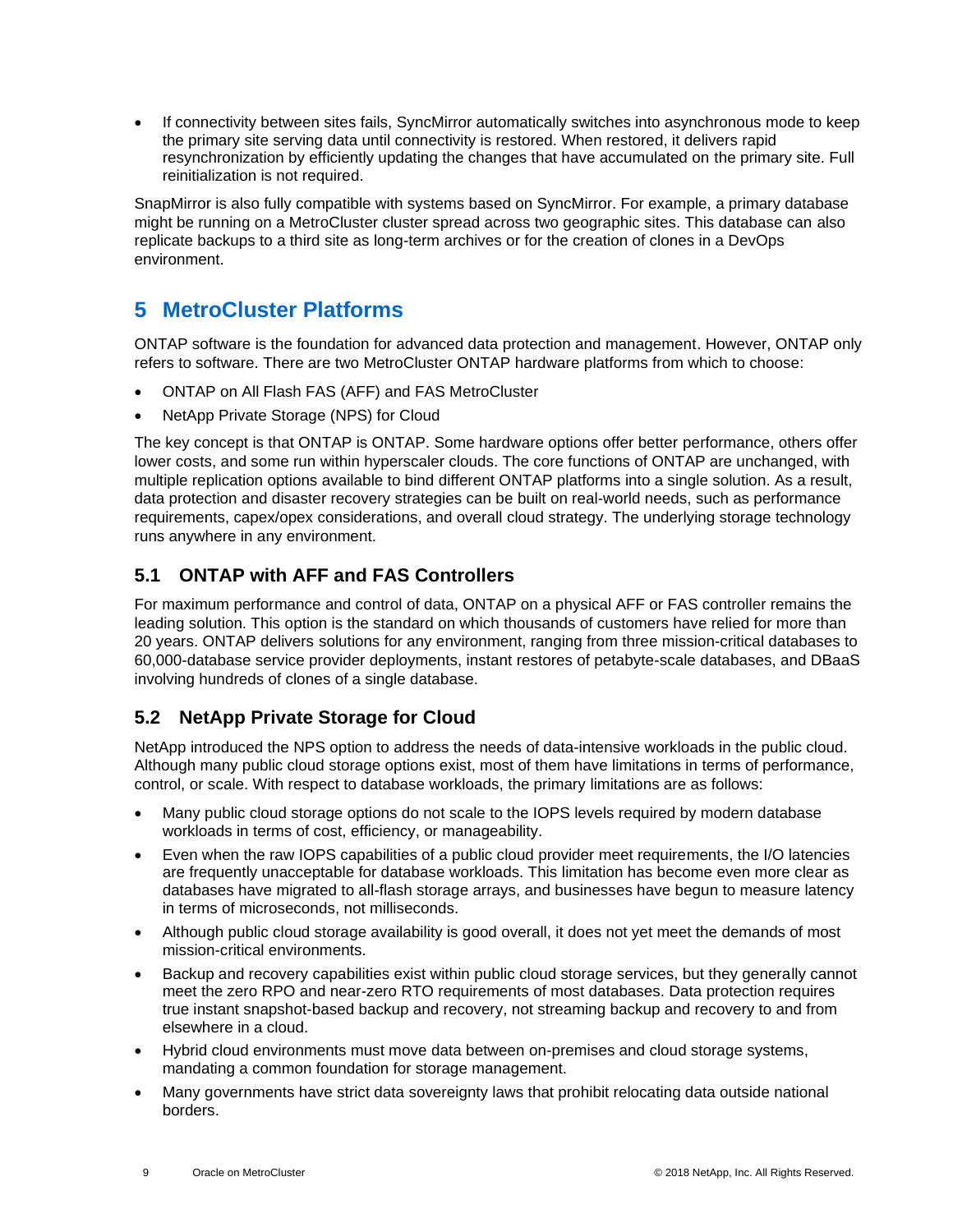NPS systems deliver maximum storage performance, control, and flexibility to public cloud providers, including Amazon AWS, Microsoft Azure, and IBM SoftLayer. This capability is delivered by AFF and FAS systems, including MetroCluster options, in data centers connected directly to public clouds. The full power of the hyperscaler compute layer can be used without the limitations of hyperscaler storage. Furthermore, NPS enables cloud-independent and multicloud architectures because the data, such as application binaries, databases, database backups, and archives, all remains wholly within the NPS system. There is no need to expend time, bandwidth, or money moving data between cloud providers.

Notably, some NetApp customers have used the NPS model on their own initiative. In many locations, high-speed access to one of the hyperscaler providers is readily available to customer data center facilities. In other cases, customers use a colocation facility that is already capable of providing highspeed access to hyperscaler cloud providers. This approach has led to the use of Amazon AWS, Azure, and SoftLayer as essentially on-demand, consumption-based sources of virtualized servers. In some cases, nothing has changed about the customers' day-to-day operations. They simply use the hyperscaler services as a more powerful, flexible, and cost-efficient replacement for their traditional virtualization infrastructure.

Options are also available for NPS as a service (NPSaaS). In many cases, the demands of database environments are substantial enough to warrant purchasing an NPS system at a colocation facility. However, in some cases, customers prefer to utilize both cloud servers and cloud storage as an operational expense rather than a capital expense. In these cases, they want to use storage resources purely as an as-needed, on-demand service. Several providers now offer NPS as a service for such customers.

## <span id="page-9-0"></span>**6 MetroCluster Physical Architecture**

MetroCluster clusters are available in two basic configurations. The two-node version is deployed as a single node per site, and the HA-pair version uses clustered HA nodes on each site.

## <span id="page-9-1"></span>**6.1 Two-Node MetroCluster**

The two-node MetroCluster configuration uses only one node per site. This design is simpler than the HApair option because there are fewer components to configure and maintain. It also has reduced infrastructure demands in terms of cabling and FC switching. Finally, it reduces costs.

The basic design is depicted in [Figure 1.](#page-10-1)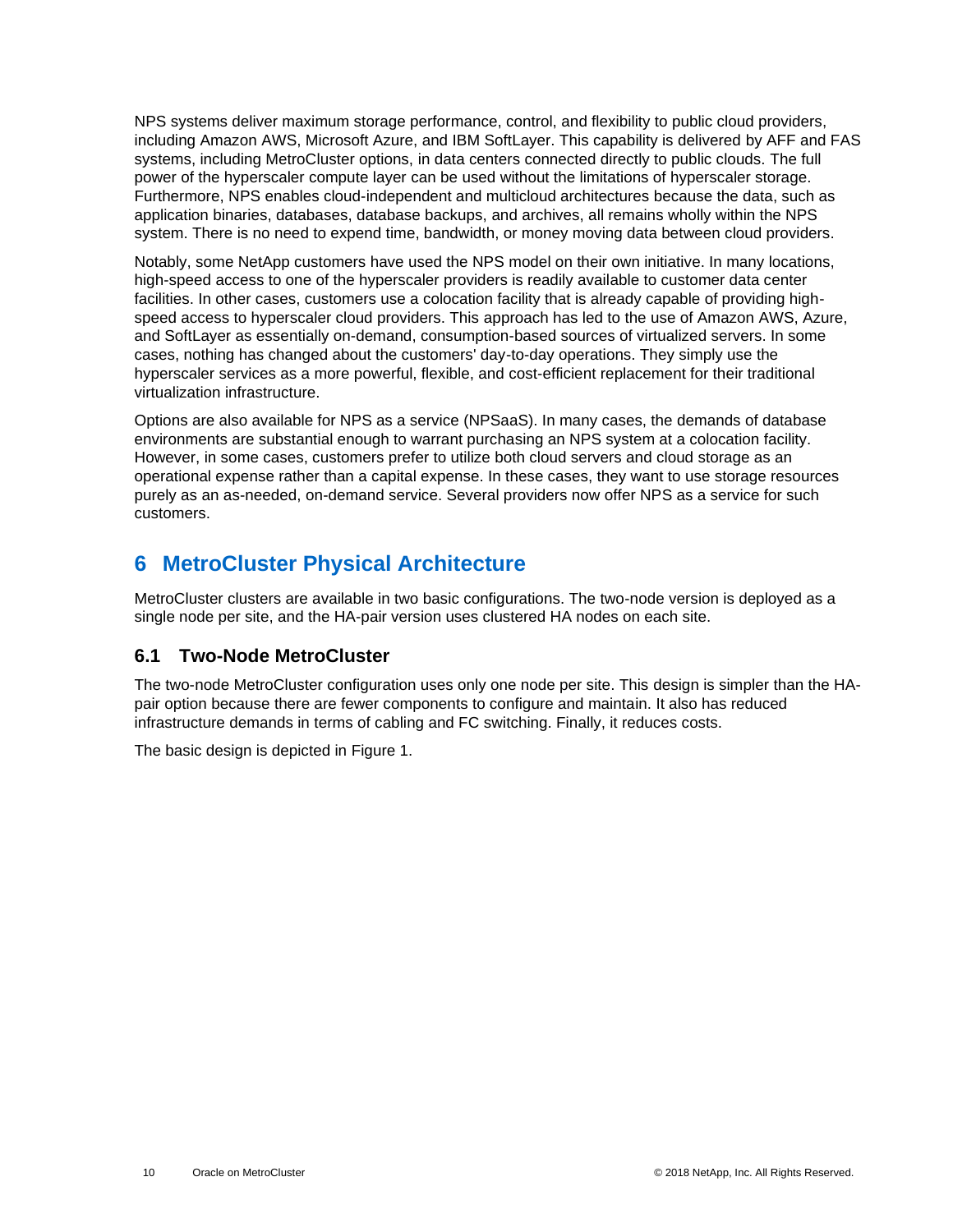<span id="page-10-1"></span>**Figure 1) Two-node MetroCluster basic architecture.**



The obvious impact of this design is that controller failure on a single site means that data is available from the opposite site. This restriction is not necessarily a problem. Many enterprises have multisite data center operations with stretched, high-speed, low-latency networks that function essentially as a single infrastructure. In these cases, the two-node version of MetroCluster is the preferred configuration. Twonode systems are currently used at petabyte scale by several service providers.

## <span id="page-10-0"></span>**6.2 HA-Pair MetroCluster**

The HA-pair MetroCluster configuration uses two nodes per site. This configuration option increases the complexity and costs relative to the two-node option, but it delivers an important benefit: intrasite redundancy. A simple controller failure does not require data access across the WAN. Data access remains local through the alternate local controller.

The basic design is depicted in [Figure 2.](#page-11-0)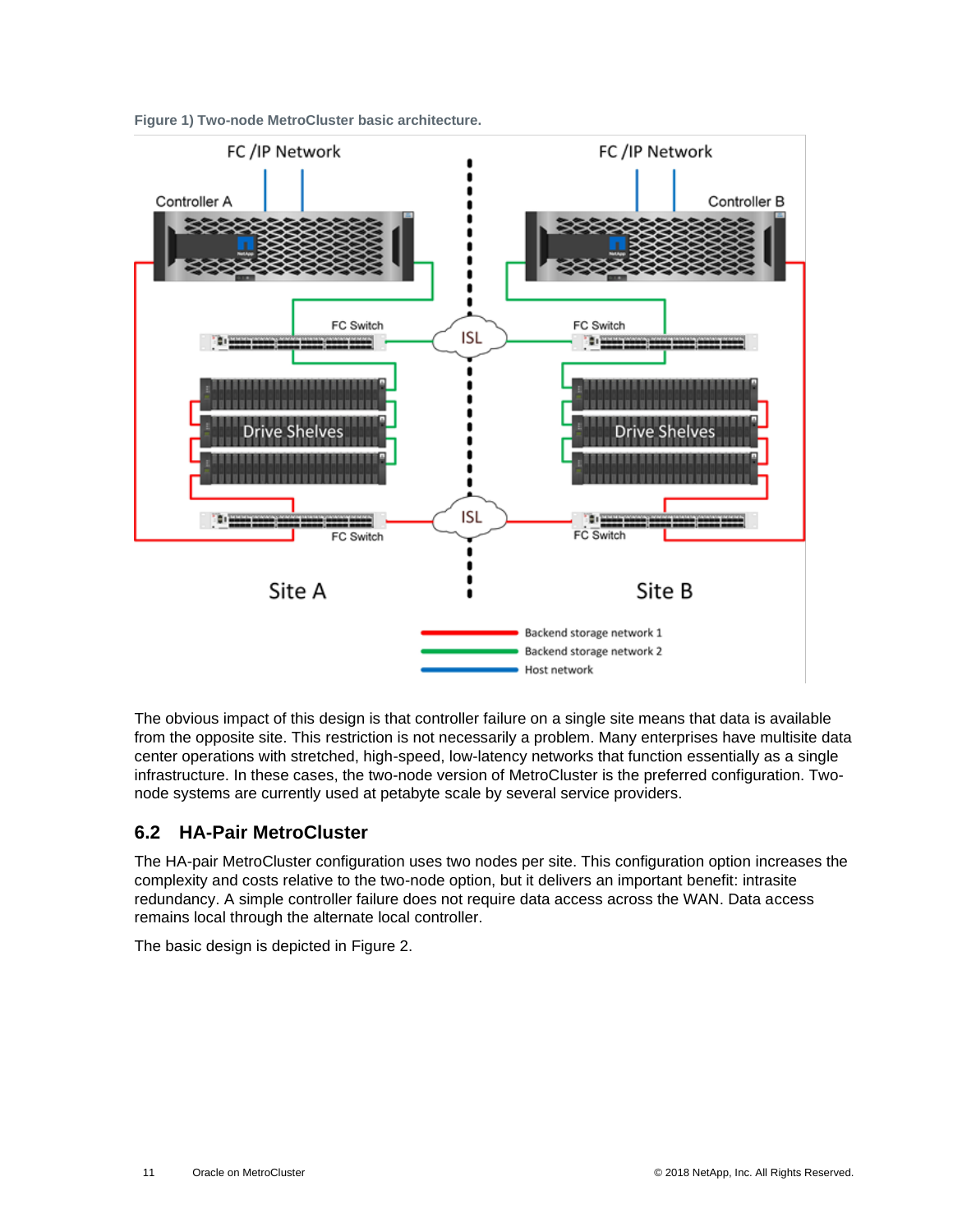<span id="page-11-0"></span>**Figure 2) HA-pair MetroCluster basic architecture.**



Some multisite infrastructures are not designed for active-active operations, but rather are used more as a primary site and disaster recovery site. In this situation, the HA-pair MetroCluster option is generally preferable for the following reasons:

- Although a two-node MetroCluster cluster is an HA system, unexpected failure of a controller or planned maintenance requires that data services must come online on the opposite site. If the network connectivity between sites cannot support the required bandwidth, performance is affected. The only option would be to also fail over the various host OSs and associated services to the alternate site. The HA-pair MetroCluster cluster eliminates this problem because loss of a controller results in simple failover within the same site.
- Some network topologies are not designed for cross-site access, but instead use different subnets or isolated FC SANs. In these cases, the two-node MetroCluster cluster no longer functions as an HA system because the alternate controller cannot serve data to the servers on the opposite site. The HA-pair MetroCluster option is required to deliver complete redundancy.
- If a two-site infrastructure is viewed as a single highly available infrastructure, the two-node MetroCluster configuration is suitable. However, if the system must function for an extended period of time after site failure, then an HA pair is preferred because it continues to provide HA within a single site.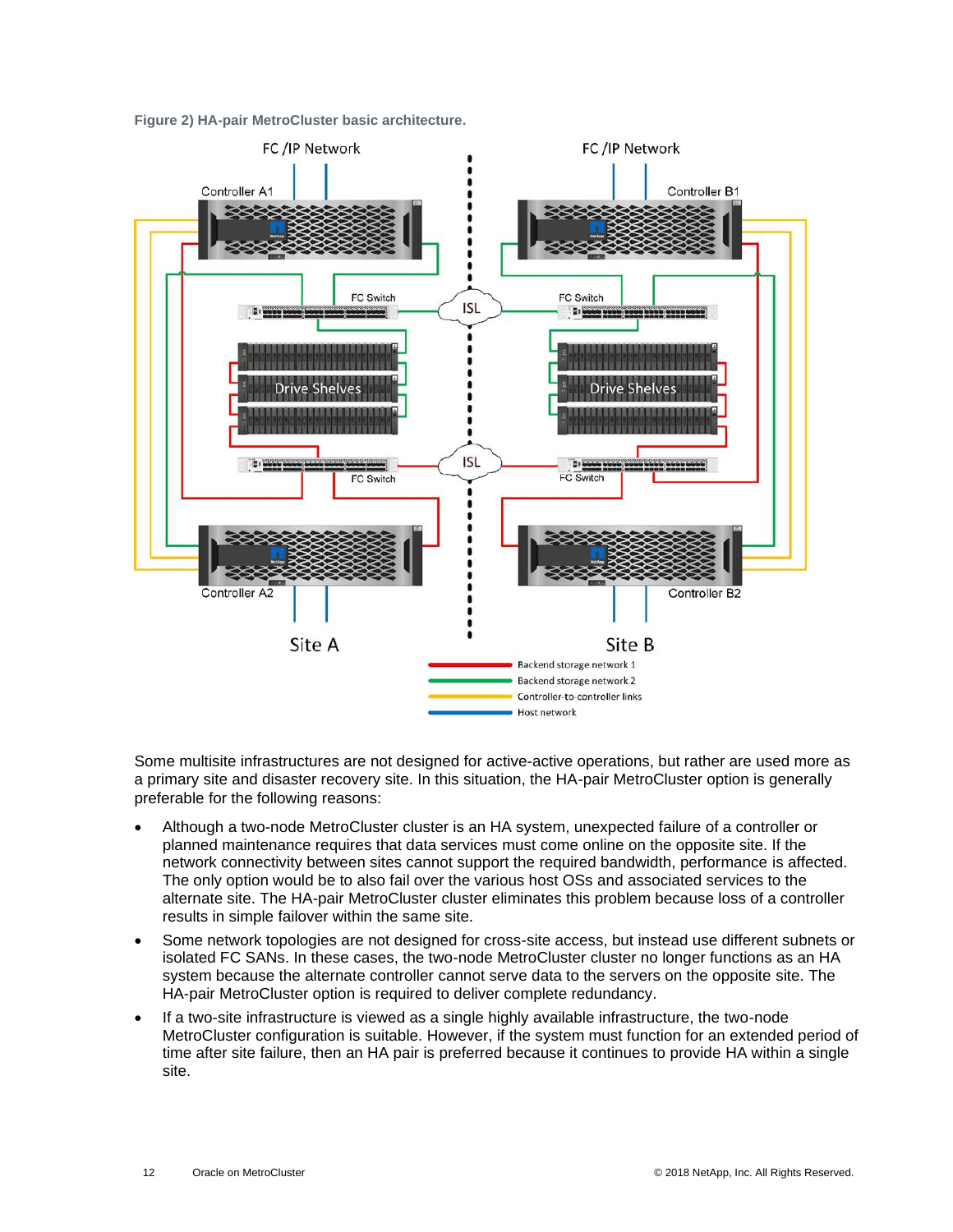## <span id="page-12-0"></span>**6.3 MetroCluster Resiliency Features**

As shown in Figures 1 and 2, there are no single points of failure in a MetroCluster solution:

- Each controller has two independent paths to the drive shelves on the local site.
- Each controller has two independent paths to the drive shelves on the remote site.
- Each controller has two independent paths to the controllers on the opposite site.
- In the HA-pair configuration, each controller has two paths to its local partner.

In summary, any one component in the configuration can be removed without compromising the ability of MetroCluster to serve data. The only difference in terms of resiliency between the two options is that the HA-pair version is still an overall HA storage system after a site failure.

## <span id="page-12-1"></span>**7 MetroCluster Logical Architecture**

There are two fundamental requirements for any storage system: make sure that data is protected and make sure that data is available. A complete explanation of ONTAP data protection technologies is beyond the scope of this document, but a review of the layers is required to fully understand what happens with various fault scenarios.

## <span id="page-12-2"></span>**7.1 Data Protection**

Logical data protection within MetroCluster consists of the following key requirements:

- Data transmission on the network must be protected against data corruption.
- Data written to disk must be protected against data corruption.
- Data written to disk must be protected against drive failure.
- Changes to data must be protected against loss.
- The two independent copies of data, one at each site, must be kept in sync

#### **Network Corruption: Checksums**

The most basic level of data protection is the checksum, which is a special error-detecting code stored alongside data. Corruption of data during network transmission is detected with the use of a checksum and, in some instances, multiple checksums.

For example, an FC frame includes a form of checksum called a cyclic redundancy check (CRC) to make sure that the payload is not corrupted in transit. The transmitter sends both the data and the CRC of the data. The receiver of an FC frame recalculates the CRC of the received data to make sure that it matches the transmitted CRC. If the newly computed CRC does not match the CRC attached to the frame, the data is corrupt, and the FC frame is discarded or rejected. An iSCSI I/O operation includes checksums at the TCP/IP and Ethernet layers, and, for extra protection, it can also include optional CRC protection at the SCSI layer. Any bit corruption on the wire is detected by the TCP layer or IP layer, which results in retransmission of the packet. As with FC, errors in the SCSI CRC result in a discard or rejection of the operation.

#### **Drive Corruption: Checksums**

Checksums are also used to verify the integrity of data stored on drives. Data blocks written to drives are stored with a checksum function that yields an unpredictable number that is tied to the original data. When data is read from the drive, the checksum is recomputed and compared to the stored checksum. If it does not match, then the data has become corrupt and must be recovered by the RAID layer.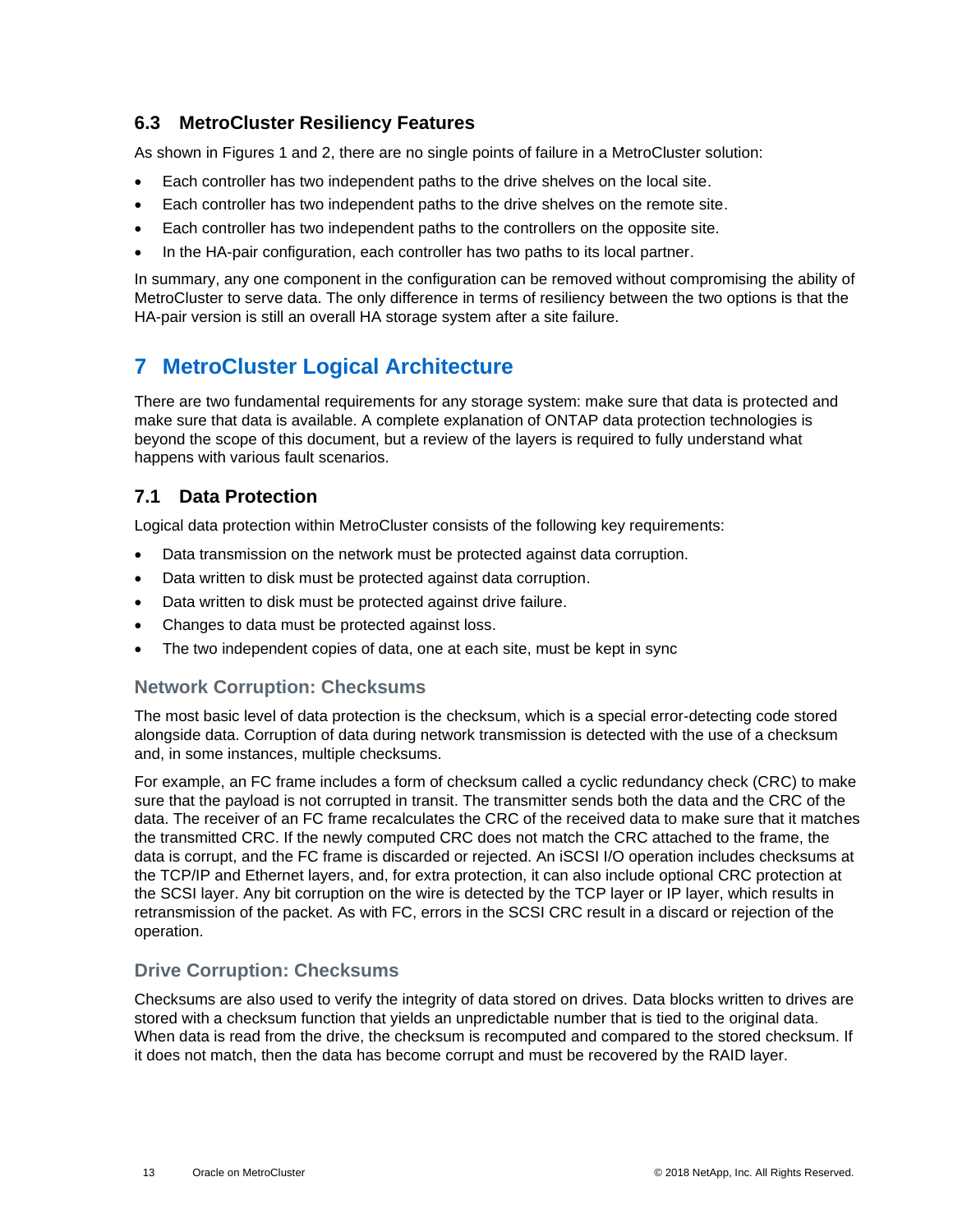### **Data Corruption: Lost Writes**

One of the most difficult types of corruption to detect is a lost or a misplaced write. When a write is acknowledged, it must be written to the media in the correct location. In-place data corruption is relatively easy to detect by using a simple checksum stored with the data. However, if the write is simply lost, then the prior version of data might still exist, and the checksum would be correct. If the write is placed at the wrong physical location, the associated checksum would once again be valid for the stored data, even though the write has destroyed other data.

The solution to this challenge is as follows:

- A write operation must include metadata that indicates the location where the write is expected to be found.
- A write operation must include some sort of version identifier.

When ONTAP writes a block, it includes data on where the block belongs. If a subsequent read identifies a block, but the metadata indicates that it belongs at location 123 when it was found at location 456, then the write has been misplaced.

Detecting a wholly lost write is more difficult. The explanation is very complicated, but essentially ONTAP is storing metadata in a way that a write operation results in updates to two different locations on the drives. If a write is lost, a subsequent read of the data and associated metadata shows two different version identities. The difference indicates that the write was not completed by the drive.

Lost and misplaced write corruption is exceedingly rare, but, as drives continue to grow and datasets push into exabyte scale, the risk increases. Lost write detection should be included in any storage system supporting database workloads.

## **Drive Failures: RAID, RAID DP, and RAID-TEC**

If a block of data on a drive is discovered to be corrupt, or the entire drive fails and is wholly unavailable, the data must be reconstituted. This reconstitution is done in ONTAP by using parity drives. Data is striped across multiple data drives, and then parity data is generated. The parity data is stored separately from the "real" data.

ONTAP originally used RAID 4, which uses a single parity drive for each group of data drives. The result was that any one drive in the group could fail without resulting in data loss. If the parity drive failed, no data was damaged, and a new parity drive could be constructed. If a single data drive failed, the remaining drives could be used with the parity drive to regenerate the missing data.

When drives were small, the statistical chance of two drives failing simultaneously was negligible. As drive capacities have grown, so has the time required to reconstruct data after a drive failure. This additional time has increased the window in which a second drive failure would result in data loss. In addition, the rebuild process creates a lot of additional I/O on the surviving drives. As drives age, the risk of the additional load leading to a second drive failure also increases. Finally, even if the risk of data loss did not increase with the continued use of RAID 4, the consequences of data loss would become more severe. The more data that would be lost in the event of a RAID group failure, the longer it would take to recover the data, extending business disruption.

These issues led NetApp to develop the NetApp RAID DP® technology, a variant of RAID 6. This solution includes two parity drives, meaning that any two drives in a RAID group can fail without creating data loss. Drives have continued to grow in size, which eventually led NetApp to develop the NetApp RAID-TEC™ technology, which introduces a third parity drive.

Some historical database best practices recommend the use of RAID 10, also known as striped mirroring. This type of mirroring offers less data protection than even RAID DP because there are multiple two-disk failure scenarios, whereas in RAID DP there are none.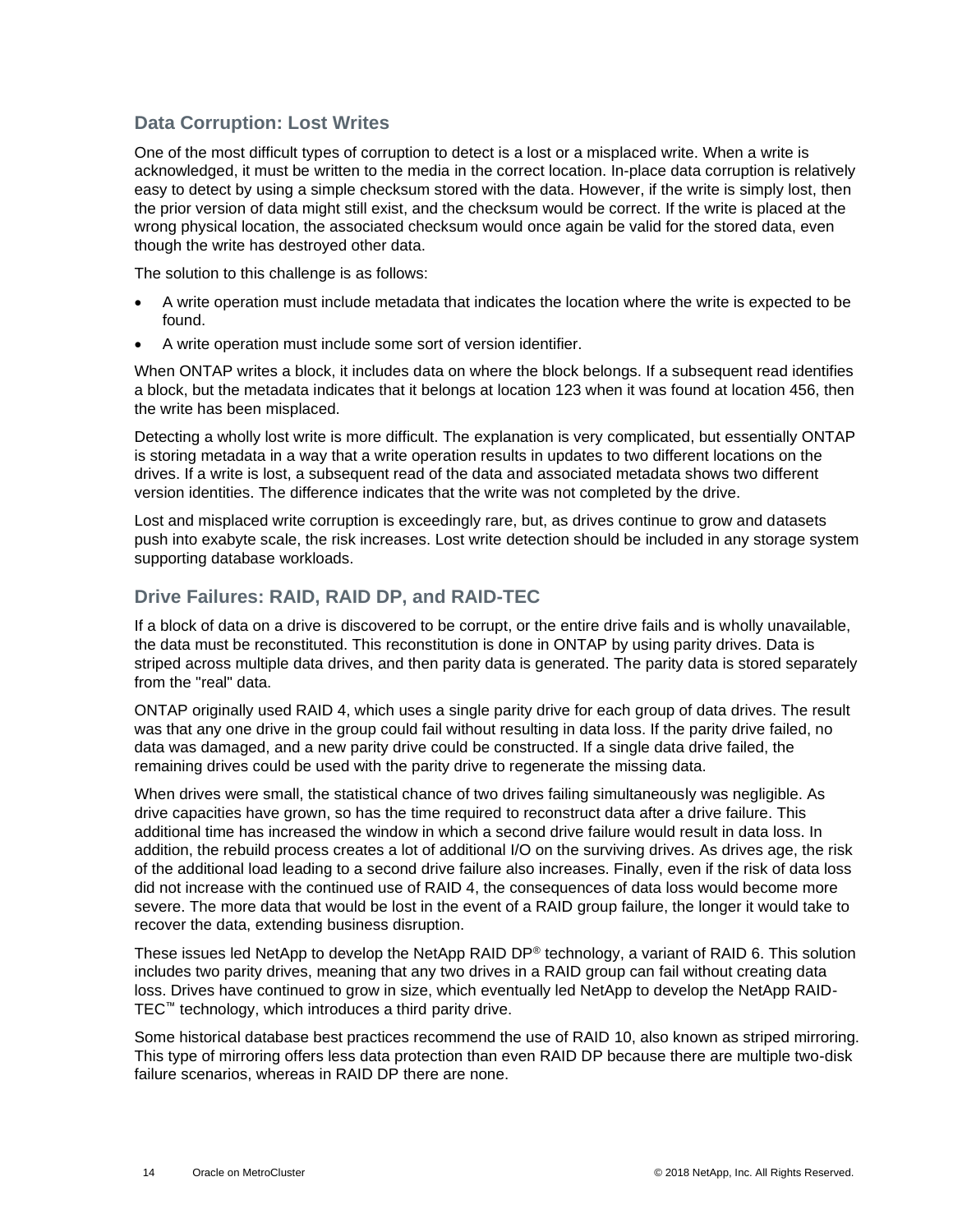There are also some historical database best practices that indicate RAID 10 is preferred to RAID 4/5/6 options due to performance concerns. These recommendations sometimes refer to a RAID penalty. Although these recommendations are generally correct, they are inapplicable to the implementations of RAID within ONTAP. The performance concern is related to parity regeneration. With traditional RAID implementations, processing the routine random writes performed by a database requires multiple disk reads to regenerate the parity data and complete the write. The penalty is defined as the additional read IOPS required to perform write operations.

ONTAP does not incur a RAID penalty because writes are staged in memory where parity is generated and then written to disk as a single RAID stripe. No reads are required to complete the write operation.

In summary, when compared to RAID 10, RAID DP and RAID-TEC deliver much more usable capacity, better protection against drive failure, and no performance sacrifice.

### **Hardware Failure Protection: NVRAM**

Any storage array servicing a database workload must service write operations as quickly as possible. Furthermore, a write operation must be protected from loss caused by an unexpected event such as a power or device failure.

AFF and FAS systems rely on NVRAM to meet these requirements. The write process works as follows:

- 1. The inbound write data is stored in RAM.
- 2. The changes that must be made to data on disk are journaled into NVRAM on both the local and partner nodes. NVRAM is not a write cache; rather it is a journal similar to a database redo log. Under normal conditions, it is not read. It is only used for recovery, such as after a power failure during I/O processing.
- 3. The write is then acknowledged to the host

The write process at this stage is complete from the application point of view, and the data is protected against loss because it is stored in two different locations. Eventually, the changes are written to disk, but this process is out of band from the application point of view because it occurs after the write is acknowledged and therefore does not affect latency. This process is once again similar to database logging. A change to the database is recorded in the redo logs as quickly as possible, and the change is then acknowledged as committed. The updates to the data files occur much later and do not directly affect the speed of processing.

In the event of a controller failure, the partner controller takes ownership of the required disks and replays the logged data in NVRAM to recover any I/O operations that were in flight when the failure occurred.

## **Site Failure Protection: NVRAM and MetroCluster**

MetroCluster extends NVRAM data protection in the following ways:

- In a two-node configuration, NVRAM data is replicated using the interswitch links (ISLs) to the remote partner.
- In an HA-pair configuration, NVRAM data is replicated to both the local partner and a remote partner.
- A write is not acknowledged until it is replicated to all partners

This architecture protects in-flight I/O from site failure by replicating NVRAM data to a remote partner. This process is not involved with drive-level data replication. The controller that owns the aggregates is responsible for data replication by writing to both plexes in the aggregate, but there still must be protection against in-flight I/O loss in the event of site loss. Replicated NVRAM data is only used if a partner controller must take over for a failed controller.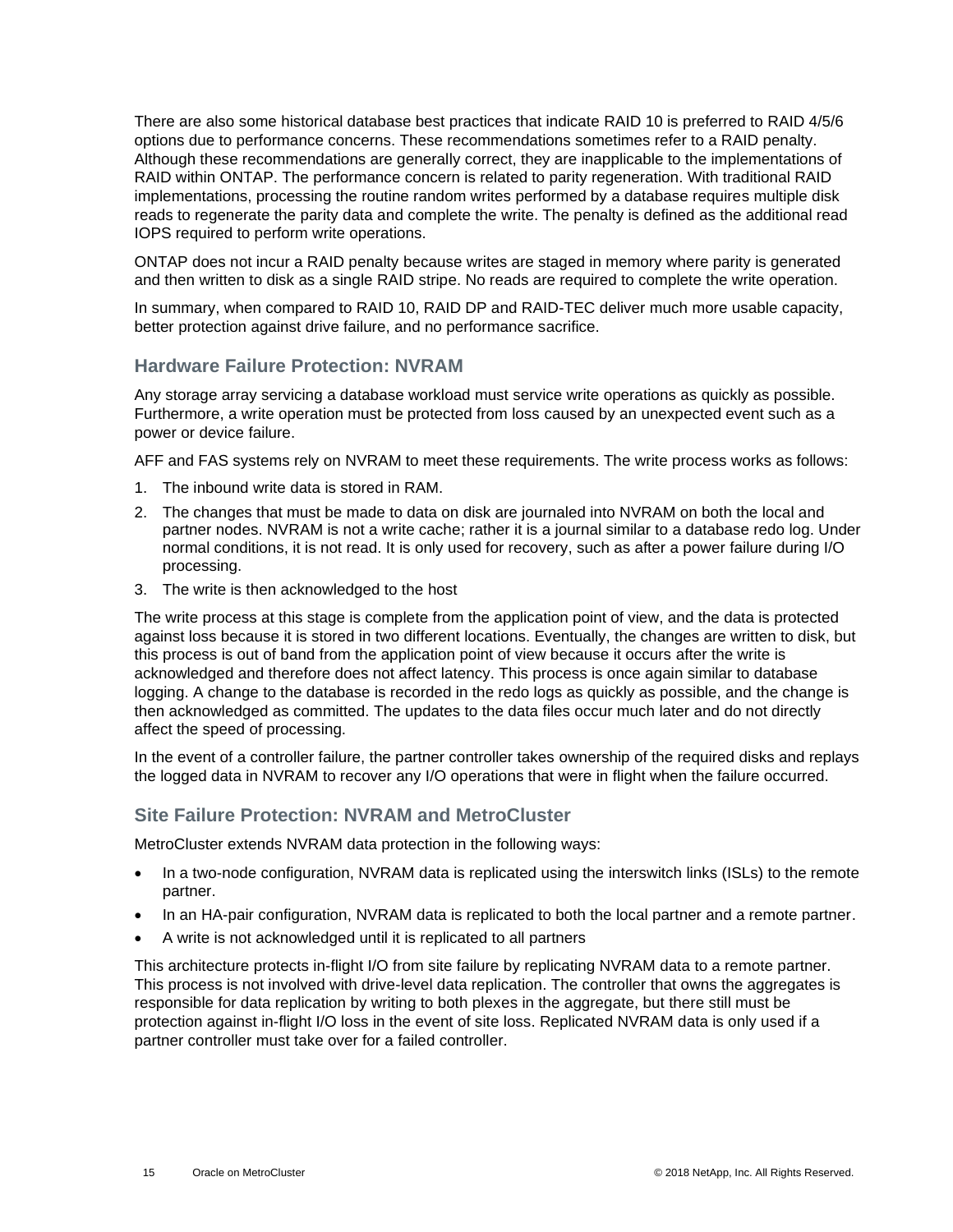### **Site and Shelf Failure Protection: SyncMirror and Plexes**

SyncMirror is a mirroring technology that enhances, but does not replace, RAID DP or RAID-TEC. It mirrors the contents of two independent RAID groups. The logical configuration is as follows:

- 1. Drives are configured into two pools based on location. One pool is composed of all drives on site A, and the second pool is composed of all drives on site B.
- 2. A common pool of storage, known as an aggregate, is then created based on mirrored sets of RAID groups. An equal number of drives is drawn from each site. For example, a 20-drive SyncMirror aggregate would be composed of 10 drives from site A and 10 drives from site B.
- 3. Each set of drives on a given site is automatically configured as one or more fully redundant RAID DP or RAID-TEC groups, independent of the use of mirroring. This use of RAID underneath mirroring provides data protection even after the loss of a site.

<span id="page-15-0"></span>**Figure 3) SyncMirror.**



[Figure 3](#page-15-0) illustrates a sample SyncMirror configuration. A 24-drive aggregate was created on the controller with 12 drives from a shelf allocated on site A and 12 drives from a shelf allocated on site B. The drives were grouped into two mirrored RAID groups. RAID group 0 includes a 6-drive plex on site A mirrored to a 6-drive plex on site B. Likewise, RAID group 1 includes a 6-drive plex on site A mirrored to a 6-drive plex on site B.

SyncMirror is normally used to provide remote mirroring with MetroCluster systems, with one copy of the data at each site. On occasion, it has been used to provide an extra level of redundancy in a single system. In particular, it provides shelf-level redundancy. A drive shelf already contains dual power supplies and controllers and is overall little more than sheet metal, but in some cases the extra protection might be warranted. For example, one NetApp customer has deployed SyncMirror for a mobile real-time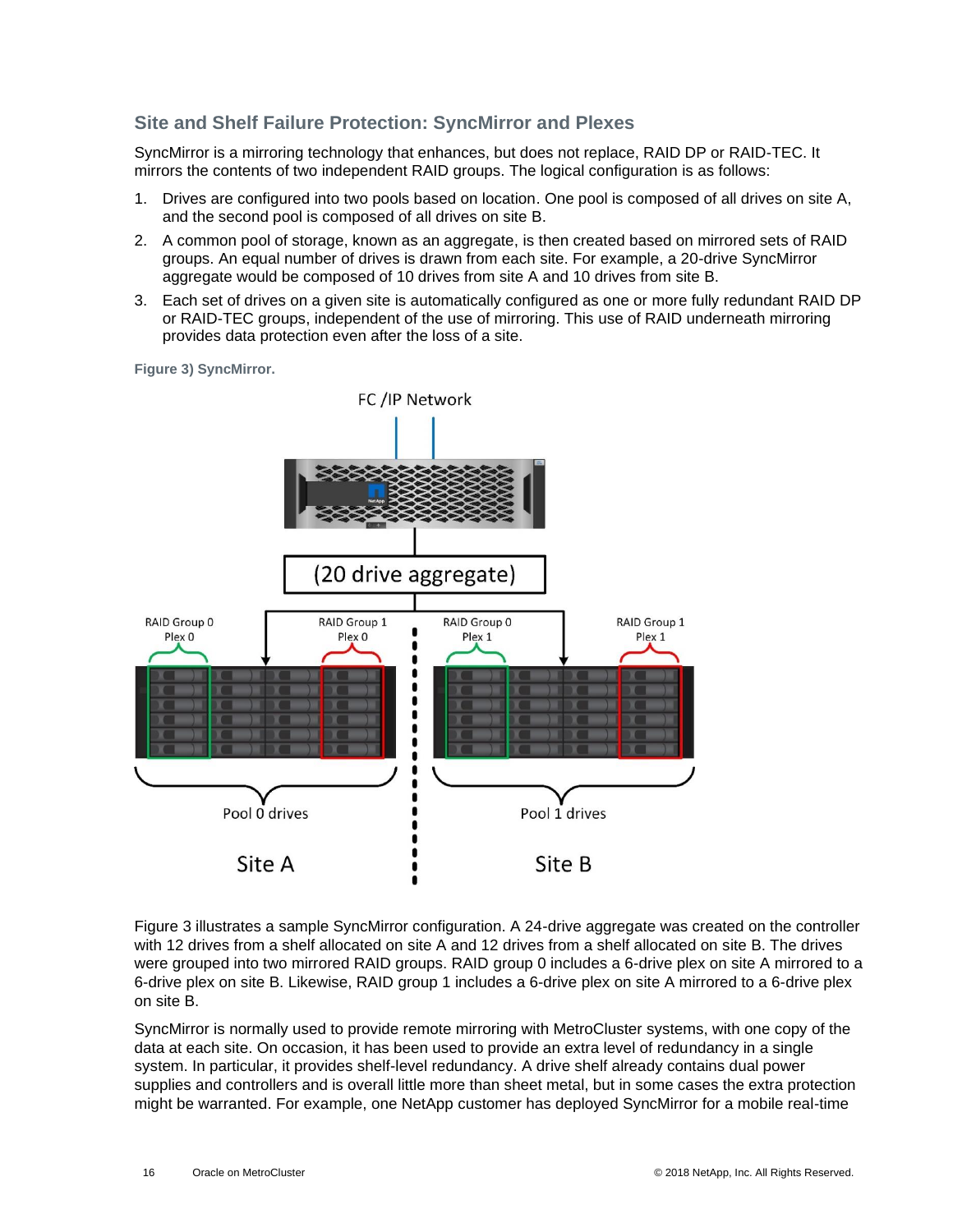analytics platform used during automotive testing. The system was separated into two physical racks supplied with independent power feeds and independent UPS systems.

### **Redundancy Failure: NVFAIL**

As discussed earlier, a write is not acknowledged until it has been logged into local NVRAM and NVRAM on at least one other controller. This approach makes sure that a hardware failure or power outage does not result in the loss of in-flight I/O. If the local NVRAM fails or the connectivity to other nodes fails, then data would no longer be mirrored.

If the local NVRAM reports an error, the node shuts down. This shutdown results in failover to a partner controller when HA pairs are used. With MetroCluster, the behavior depends on the overall configuration chosen, but it can result in automatic failover to the remote note. In any case, no data is lost because the controller experiencing the failure has not acknowledged the write operation.

A site-to-site connectivity failure that blocks NVRAM replication to remote nodes is a more complicated situation. Writes are no longer replicated to the remote nodes, creating a possibility of data loss if a catastrophic error occurs on a controller. More importantly, attempting to fail over to a different node during these conditions results in data loss.

The controlling factor is whether NVRAM is synchronized. If NVRAM is synchronized, node-to-node failover is safe to proceed without risk of data loss. In a MetroCluster configuration, if NVRAM and the underlying aggregate plexes are in sync, it is safe to proceed with switchover without risk of data loss.

ONTAP does not permit a failover or switchover when the data is out of sync unless the failover or switchover is forced. Forcing a change in conditions in this manner acknowledges that data might be left behind in the original controller and that data loss is acceptable.

Databases are especially vulnerable to corruption if a failover or switchover is forced because databases maintain larger internal caches of data on disk. If a forced failover or switchover occurs, previously acknowledged changes are effectively discarded. The contents of the storage array effectively jump backward in time, and the state of the database cache no longer reflects the state of the data on disk.

To protect databases from this situation, ONTAP allows volumes to be configured for special protection against NVRAM failure. When triggered, this protection mechanism results in a volume entering a state called NVFAIL. This state results in I/O errors that cause a database crash. This crash causes the databases to shut down so that they do not use stale data. Data should not be lost because any committed transaction data should be present in the logs. The usual next steps are for an administrator to fully shut down the hosts before manually placing the LUNs and volumes back online again. Although these steps can involve some work, this approach is the safest way to make sure of data integrity. Not all data requires this protection, which is why NVFAIL behavior can be configured on a volume-by-volume basis.

## <span id="page-16-0"></span>**7.2 High Availability**

A complete description of ONTAP HA features is beyond the scope of this document. However, as with data protection, a basic understanding of this functionality is important when designing a database infrastructure.

#### **HA Pairs**

The basic unit of HA is the HA pair. Each pair contains redundant links to support replication of NVRAM data. NVRAM is not write cache. The RAM inside a controller serves as the write cache. The purpose of NVRAM is to temporarily journal data as a safeguard against unexpected system failure. In this respect, it is similar to a database redo log.

Both NVRAM and a database redo log are used to store data quickly, allowing changes to data to be committed as quickly as possible. The update to the persistent data on drives (or datafiles) does not take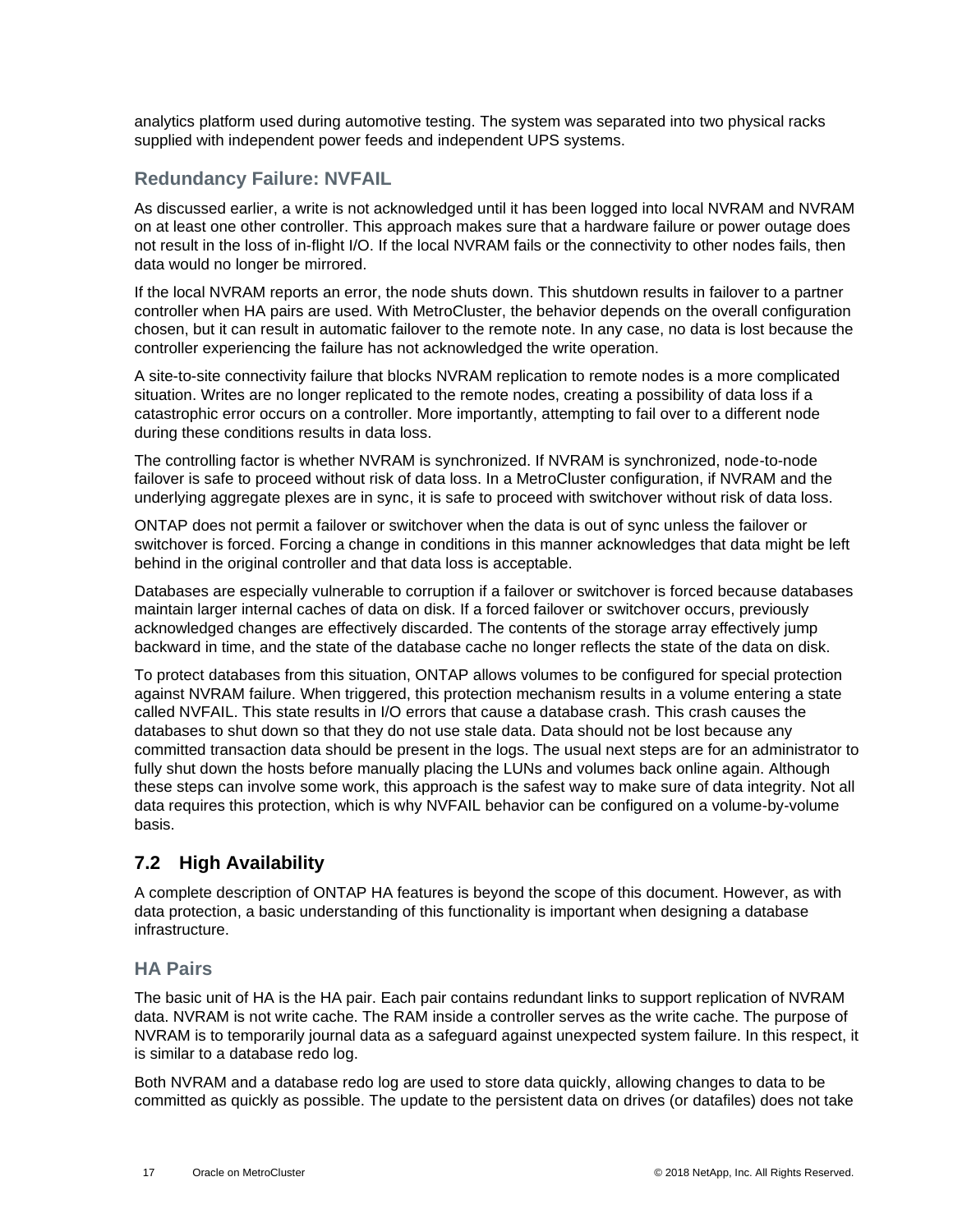place until later during a process called a checkpoint on both ONTAP and most database platforms. Neither NVRAM data nor database redo logs are read during normal operations.

If a controller fails abruptly, there are likely to be pending changes stored in NVRAM that have not yet been written to the drives. The partner controller detects the failure, takes control of the drives, and applies the required changes that have been stored in NVRAM.

### **HA Pairs and MetroCluster**

MetroCluster is available in two configurations: two-node and HA pair. The two-node configuration behaves the same as an HA pair with respect to NVRAM. In the event of sudden failure, the partner node can replay NVRAM data to make the drives consistent and make sure that no acknowledged writes have been lost.

The HA-pair configuration replicates NVRAM to the local partner node as well. A simple controller failure results in an NVRAM replay on the partner node, as is the case with a standalone HA-pair without MetroCluster. In the event of sudden complete site loss, the remote site also has the NVRAM required to make the drives consistent and start serving data.

One important aspect of MetroCluster is that the remote nodes have no access to partner data under normal operational conditions. Each site functions essentially as an independent system that can assume the personality of the opposite site. This process is known as a switchover and includes a planned switchover in which site operations are migrated nondisruptively to the opposite site. It also includes unplanned situations in which a site is lost and a manual or automatic switchover is required as part of disaster recovery.

#### **Takeover and Giveback**

Takeover and giveback refers to the process of transferring responsibility for storage resources between nodes in an HA pair. There are two aspects to takeover and giveback:

- Management of the network connectivity that allows access to the drives
- Management of the drives themselves

Network interfaces supporting CIFS and NFS traffic are configured with both a home and failover location. A takeover includes moving the network interfaces to their temporary home on a physical interface located on the same subnets as the original location. A giveback includes moving the network interfaces back to their original locations. The exact behavior can be tuned as required.

Network interfaces supporting SAN block protocols such as iSCSI and FC are not relocated during takeover and giveback. Instead, LUNs should be provisioned with paths that include a complete HA pair, which results in a primary path and a secondary path.

**Note:** Additional paths to additional controllers can also be configured to support relocating data between nodes in a larger cluster, but this relocation is not part of the HA process.

The second aspect of takeover and giveback is the transfer of disk ownership. The exact process depends on multiple factors, including the reason for the takeover/giveback and the command line options issued. The goal is to perform the operation as efficiently as possible. Although the overall process might appear to require several minutes, the actual moment in which ownership of the drive is transitioned from node to node can generally be measured in seconds.

#### **Takeover Time**

Host I/O experiences a short pause in I/O during takeover and giveback operations, but there should not be application disruption in a correctly configured environment. The actual transition process in which I/O is delayed is generally measured in seconds, but the host might require additional time to recognize the change in data paths and resubmit I/O operations.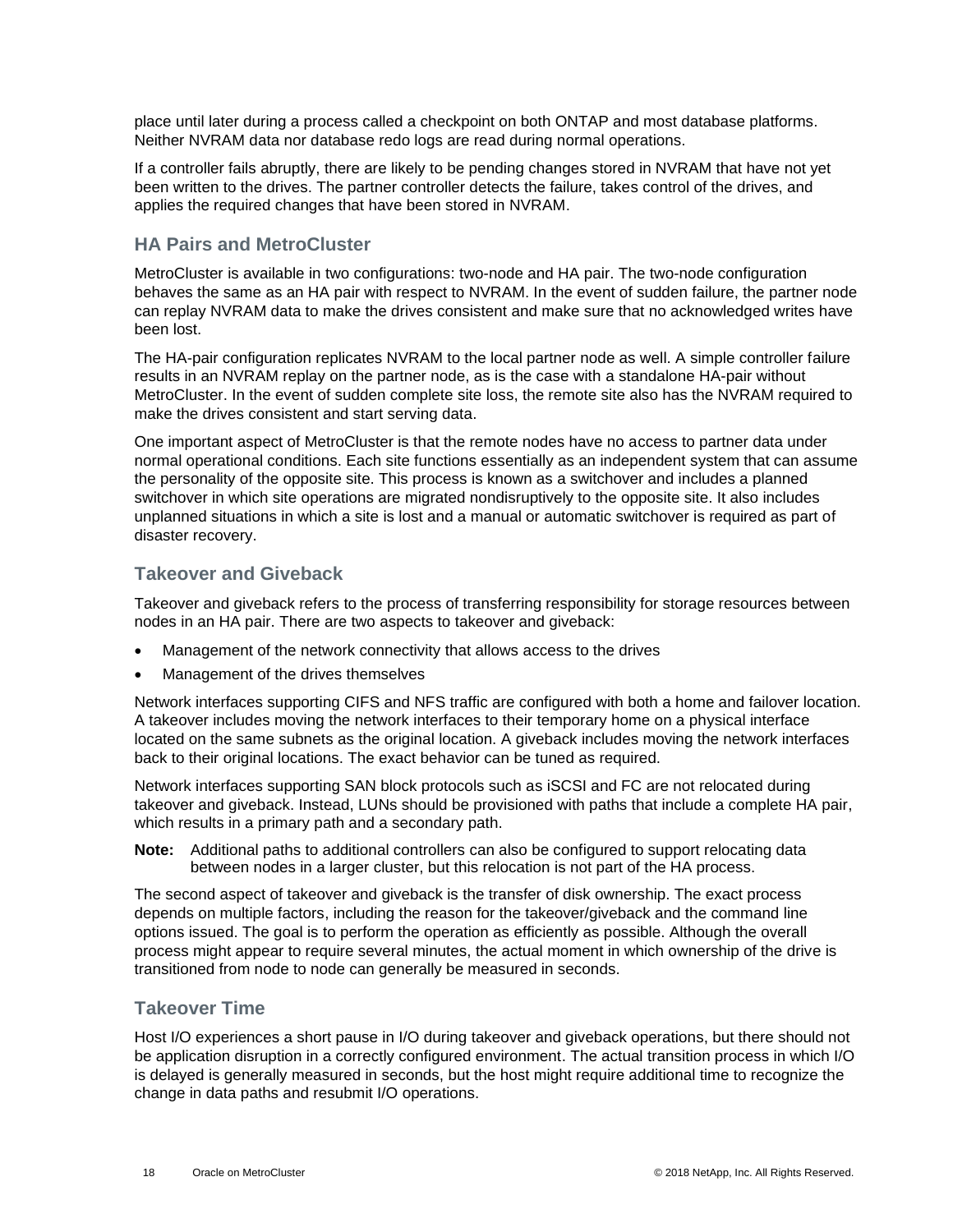The nature of the disruption depends on the protocol:

- A network interface supporting NFS and CIFS traffic issues an Address Resolution Protocol (ARP) request to the network after the transition to a new physical location. This request causes the network switches to update their MAC address tables and resume processing I/O. Disruption in the case of planned takeover and giveback is usually measured in seconds and, in many cases, is not detectable. Some networks might be slower to fully recognize the change in network path, and some OSs might queue up a lot of I/O in a very short time that must be retried. This queuing can extend the time required to resume I/O.
- A network interface supporting SAN protocols does not transition to a new location. A host OS must change the path or paths in use. The pause in I/O observed by the host depends on multiple factors. From a storage system point of view, the period when I/O cannot be served is just a few seconds. However, different host OSs might require additional time to allow an I/O to time out before retry. Newer OSs are better able to recognize a path change much more quickly, but older OSs typically require up to 30 seconds to recognize a change.

The expected takeover times during which the storage system cannot serve data to a database environment are shown in [Table 1.](#page-18-0)

|                         | <b>NAS</b> | <b>SAN</b><br>Optimized OS | <b>SAN</b>   |
|-------------------------|------------|----------------------------|--------------|
| <b>Planned takeover</b> | 15 seconds | 2-10 seconds               | 2-10 seconds |
| Unplanned takeover      | 30 seconds | 2–15 seconds               | 30 seconds   |

<span id="page-18-0"></span>**Table 1) Expected takeover times.**

### **Takeover Triggers**

Takeovers can occur under the following conditions:

- Manual initiation of a takeover with the storage failover takeover command.
- A software or system failure occurs that leads to a controller panic. After the panic completes and the system reboots, the storage resources are given back, returning the system to normal. This behavior is a default that can be changed if desired.
- A controller has a complete system failure, such as loss of power, and cannot reboot.
- A partner controller fails to receive a heartbeat message. This situation could happen if the partner experiences a hardware or software failure that does not result in a panic but still prevents it from functioning correctly.
- Manually halting a node can trigger a takeover, unless the command is executed with an inhibit takeover parameter of true that prevents a takeover.
- Manually rebooting a node can trigger a takeover, unless the command is executed with a  $$ inhibit takeover parameter of true that prevents a takeover.
- If hardware-assisted takeover is enabled, it can trigger a takeover when the service processor detects failure of the partner node.

#### **Hardware-Assisted Takeover**

The service processor is an out-of-band management device embedded in AFF and FAS systems. It is accessed by its own IP address and is used for direct console access and other management functions irrespective of whether the controller is operational.

ONTAP by itself can trigger a takeover of a failed node after it no longer detects the heartbeat from the partner node, but there are timeouts involved. Hardware-assisted takeover uses the service process to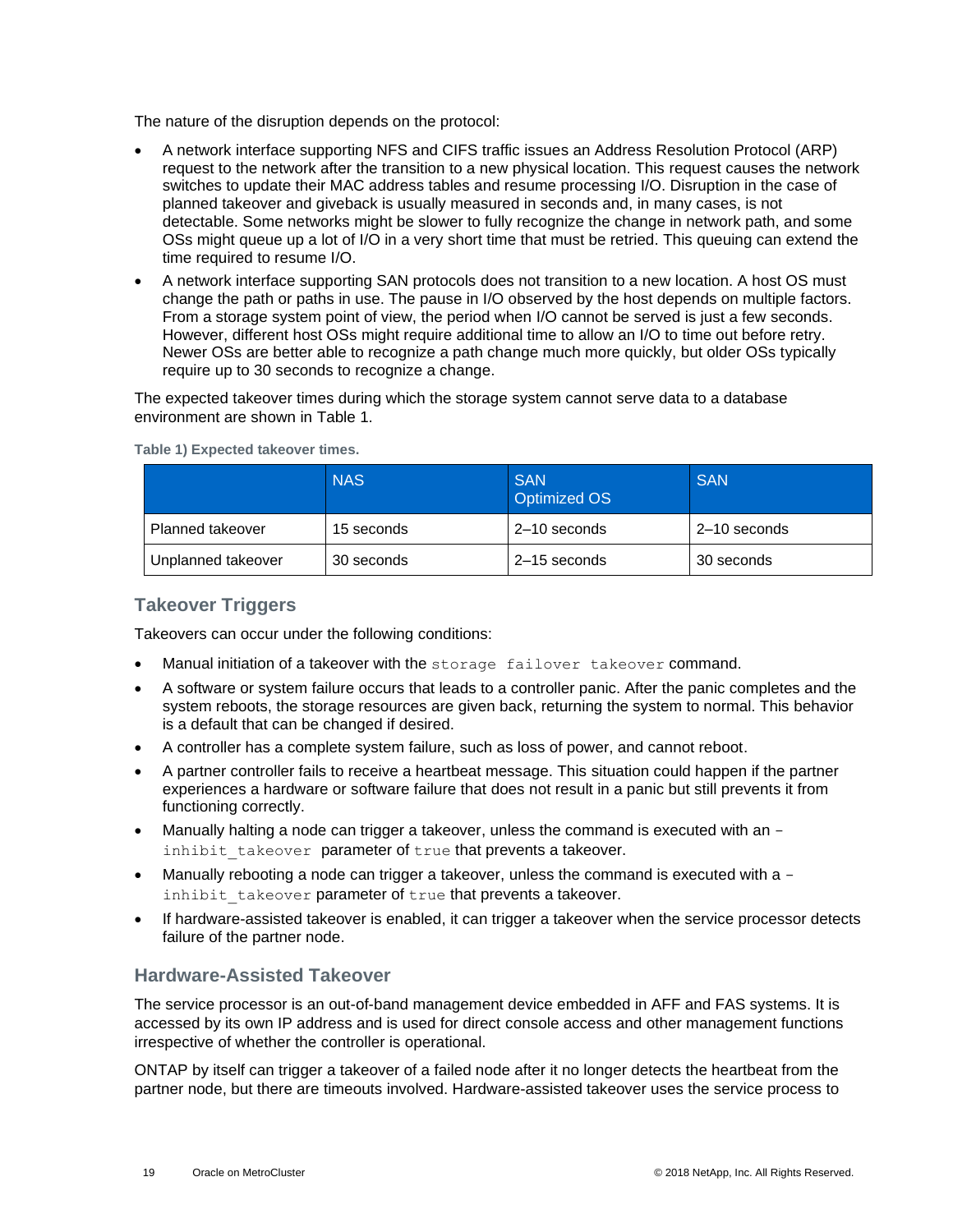speed up the takeover process by more quickly detecting failures and immediately initiating the takeover. It does not wait for ONTAP to recognize that the partner's heartbeat has stopped.

#### **Switchover and Switchback**

The terms switchover and switchback refer to the process of transitioning volumes between remote controllers in a MetroCluster configuration. This process only applies to the remote nodes. When MetroCluster is used in a four-volume configuration, local node failover is the same takeover and giveback process described previously.

#### **Planned Switchover and Switchback**

A planned switchover or switchback is similar to a takeover or giveback between nodes. The process has multiple steps and might appear to require several minutes, but what is actually happening is a multiphase graceful transition of storage and network resources. The moment when control transfers occurs much more quickly than the time required for the complete command to execute.

The primary difference between takeover/giveback and switchover/switchback is with the effect on FC SAN connectivity. With local takeover/giveback, a host experiences the loss of all FC paths to the local node and relies on its native MPIO to change over to available alternate paths. Ports are not relocated. With switchover and switchback, the virtual FC target ports on the controllers transition to the other site. They effectively cease to exist on the SAN for a moment and then reappear on an alternate controller.

#### **SyncMirror Timeouts**

SyncMirror is a ONTAP mirroring technology that provides protection against shelf failures. When shelves are separated across a distance, the result is remote data protection.

SyncMirror does not deliver universal synchronous mirroring. The result is better availability. Some storage systems use constant all-or-nothing mirroring, sometimes called domino mode. This form of mirroring is limited in application because all write activity must cease if the connection to the remote site is lost. Otherwise, a write would exist at one site but not at the other. Typically, such environments are configured to take LUNs offline if site-to-site connectivity is lost for more than a short period (such as 30 seconds).

This behavior is desirable for a small subset of database environments. However, most databases demand a solution that delivers guaranteed synchronous replication under normal operating conditions, but with the ability to suspend replication. A complete loss of site-to-site connectivity is frequently considered a near-disaster situation. Typically, such database environments are kept online and serving data until connectivity is repaired or a formal decision is made to shut down the database to protect data. A requirement for automatic shutdown of the database purely because of remote replication failure is unusual.

SyncMirror supports synchronous mirroring requirements with the flexibility of a timeout. If connectivity to the remote controller and/or plex is lost, a 30-second timer begins counting down. When the counter reaches 0, write I/O processing resumes using the local data. The remote copy of the data is usable, but it is frozen in time until connectivity is restored. Resynchronization leverages aggregate-level snapshots to return the system to synchronous mode as quickly as possible.

Notably, in many cases, this sort of universal all-or-nothing domino mode replication is better implemented at the application layer. For example, Oracle DataGuard includes maximum protection mode, which guarantees long-instance replication under all circumstances. If the replication link fails for a period exceeding a configurable timeout, the databases shut down.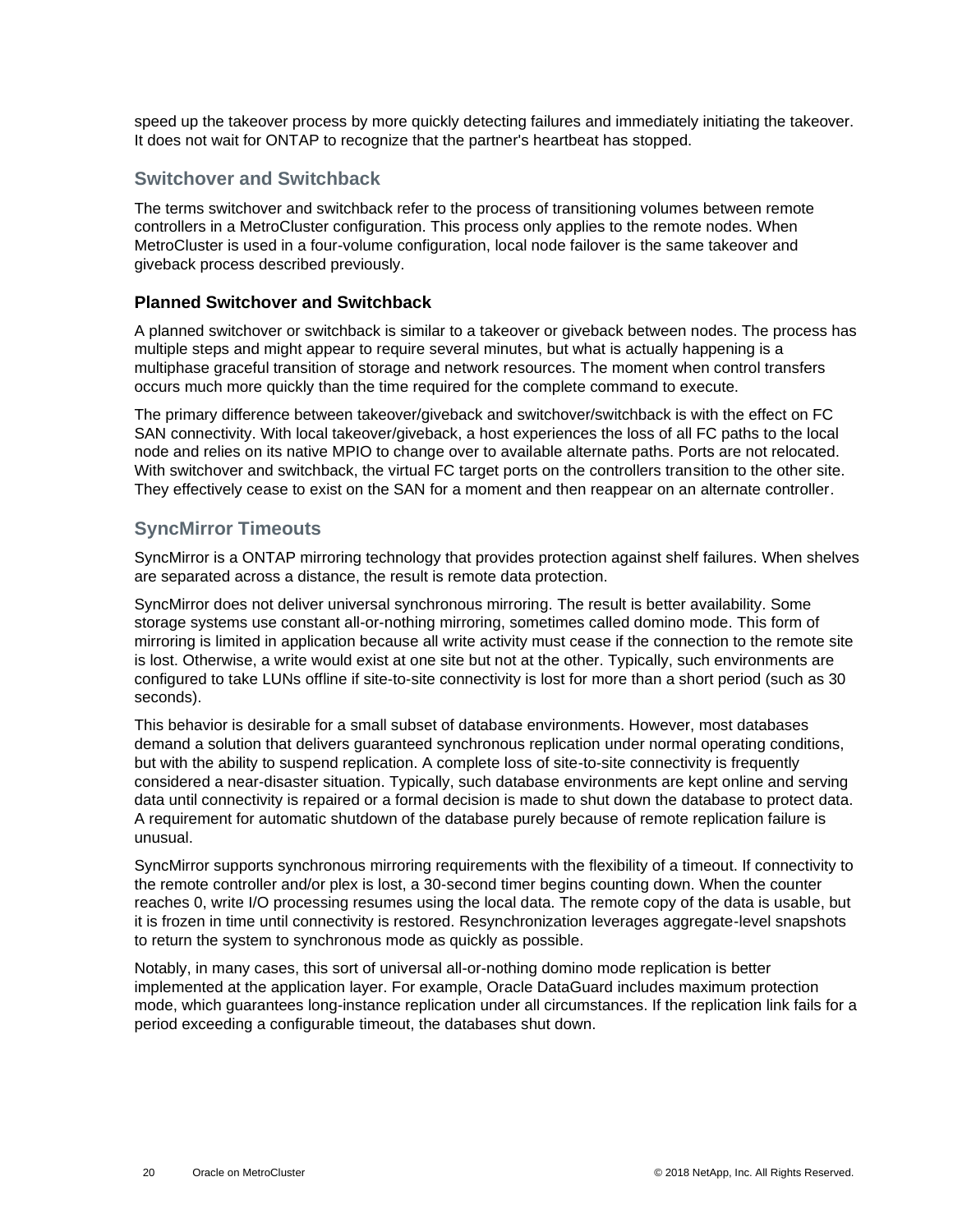### **Automatic Unattended Switchover**

Automatic unattended switchover (AUSO) is a MetroCluster feature that delivers a form of cross-site HA. As discussed previously, MetroCluster is available in two types: a single controller on each site or an HA pair on each site. The principal advantage of the HA option is that planned or unplanned controller shutdown still allows all I/O to be local. The advantage of the single-node option is reduced costs, complexity, and infrastructure.

The primary value of AUSO is to improve the HA capabilities of MetroCluster systems. Each site monitors the health of the opposite site, and, if no nodes remain to serve data, AUSO results in rapid switchover. This approach is especially useful in MetroCluster configurations with just a single node per site because it brings the configuration closer to an HA pair in terms of availability.

AUSO cannot offer comprehensive monitoring at the level of an HA pair. An HA pair can deliver extremely high availability because it includes two redundant physical cables for direct node-to-node communication. Furthermore, both nodes in an HA pair have access to the same set of disks on redundant loops, delivering another route for one node to monitor the health of another.

MetroCluster clusters exist across sites for which both node-to-node communication and disk access rely on the site-to-site network connectivity. The ability to monitor the heartbeat of the rest of the cluster is limited. AUSO has to discriminate between a situation where the other site is actually down rather than unavailable due to a network problem.

As a result, a controller in an HA pair can prompt a takeover if it detects a controller failure that occurred for a specific reason, such as a system panic. It can also prompt a takeover if there is a complete loss of connectivity, sometimes known as a lost heartbeat.

A MetroCluster system can only safely perform an automatic switchover when a specific fault is detected on the original site. Also, the controller taking ownership of the storage system must be able to guarantee that disk and NVRAM data is in sync. The controller cannot guarantee the safety of a switchover just because it lost contact with the source site, which could still be operational. For additional options for automating a switchover, see the information on the MetroCluster tiebreaker (MCTB) solution in the next section.

#### **Tiebreakers**

The MCTB solution is a standard design third-site tiebreaker (also called a witness server). It operates similar to a tiebreaker for any clustered solution, including application clusters and operating system clusters. Its principal purpose is to trigger site failover while preventing a split-brain situation in which two sites are serving the same data.

The basic summary of a tiebreaker's operation is as follows:

- 1. The tiebreaker software runs at a third site with connectivity to the two sites where the MetroCluster nodes are running.
- 2. If the tiebreaker loses all contact with one of the sites, it performs a health check on the surviving site.
- 3. If the surviving site also confirms a complete loss of contact with the opposite side, the tiebreaker server breaks the tie and issues an alert or, optionally, a switchover command.

This logic covers the following scenarios:

- If the tiebreaker loses contact with one site and yet the other site confirms connectivity, then the problem is an interruption between the tiebreaker and the site. There is no loss of service and no need for a switchover.
- If the tiebreaker loses contact with both sites, then it cannot trigger any actions, and nothing happens.
- If the tiebreaker loses contact with one site, and the other site also verifies loss of connectivity, then a disaster is presumed to have occurred, and the tiebreaker issues an alert or a switchover command.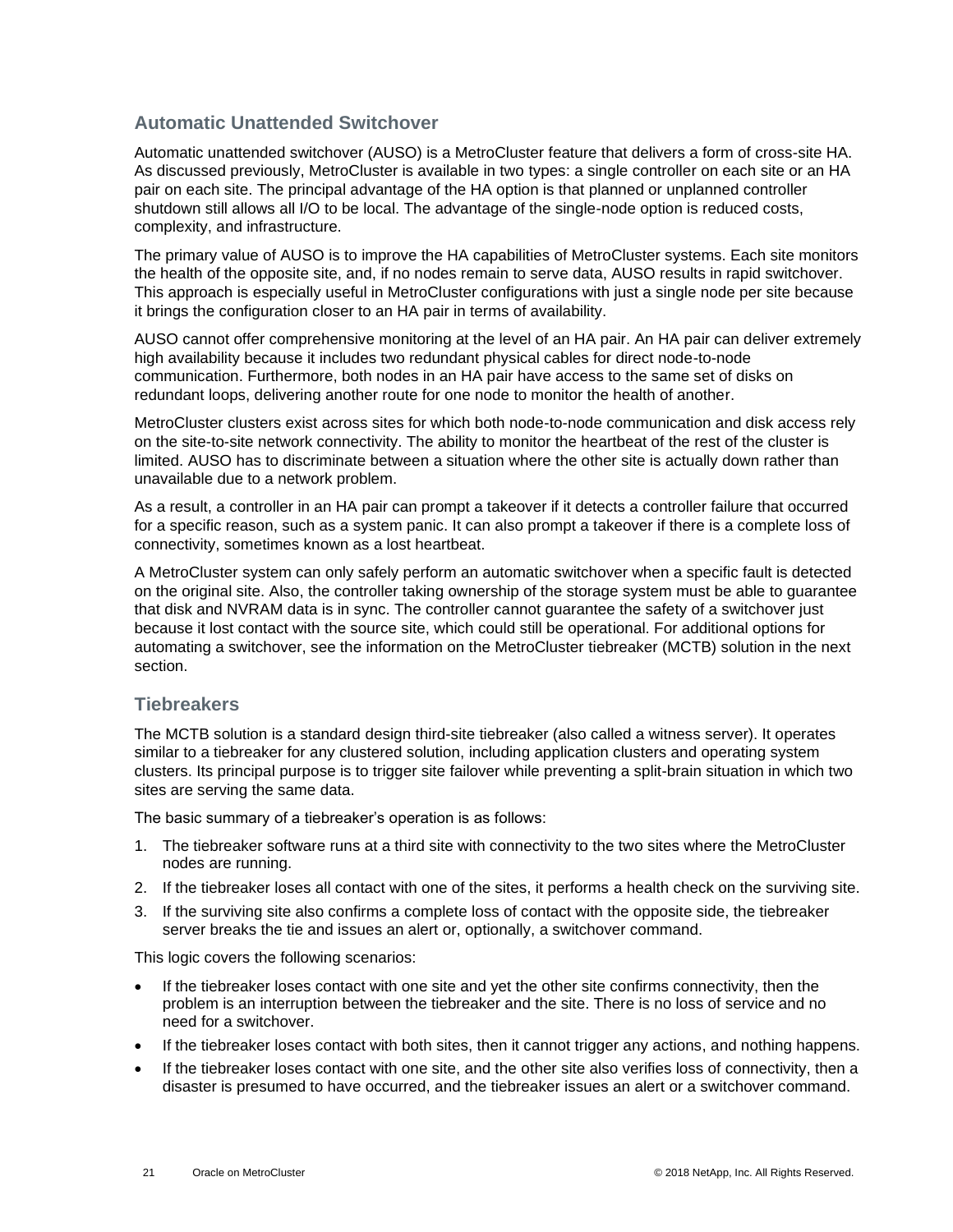The MCTB solution also includes multiple tunable settings and monitoring options. It cannot address some rolling disaster situations, such as when site-to-site connectivity is completely lost for an extended period of time before a site itself is lost.

For further information, see the official MCTB documentation or contact your NetApp account team.

## <span id="page-21-0"></span>**8 Oracle and NVFAIL**

If a failover or switchover is forced, databases are vulnerable to corruption because they maintain large internal caches. If a forced failover or forced MetroCluster switchover occurs, previously acknowledged changes are effectively discarded. The contents of the storage array jump backward in time, and the state of the database cache no longer reflects the state of the data on disk. This inconsistency results in data corruption.

Caching can occur at the application or server layer. For example, an Oracle Real Application Cluster (RAC) configuration with servers active on both a primary and a remote site caches data within the Oracle SGA. A forced switchover operation that resulted in lost data would put the database at risk of corruption because the blocks stored in the SGA might not match the blocks on disk.

A less obvious use of caching is at the OS file system layer. Blocks from a mounted NFS file system might be cached in the OS. Alternatively, a clustered file system based on LUNs located on the primary site could be mounted on servers at the remote site, and once again data could be cached. A failure of NVRAM or a forced takeover or forced switchover in these situations could result in file system corruption.

ONTAP systems protect databases and operating systems from this scenario with NVFAIL and its associated parameters.

## <span id="page-21-1"></span>**8.1 nvfail**

Any database volume on ONTAP storage should have the  $n \nu \text{fail}$  parameter set to on.

This setting protects the volume from a catastrophic failure of NVRAM journaling that puts data integrity in question. The nvfail parameter takes effect during startup. If NVRAM errors are detected, then there might be uncommitted changes that have been lost, and the drive state might not match the database cache. ONTAP then sets volumes with an nvfail parameter of on to in-nvfailed-state. As a result, any database process attempting to access the data receives an I/O error, which leads to a protective crash or shutdown of the database.

## <span id="page-21-2"></span>**8.2 in-nvfailed-state**

A volume with an in-nvfailed-state of true returns an error on I/O operations. Specifically, NFS access returns a stale file handle (ESTALE) to the client, and LUN access fails because the LUNs are forced offline. NFS files remain inaccessible until the in-nvfailed-state flag is cleared. LUNs remain offline until the  $\text{in-nvfailure}$  -state flag is cleared from the volume and the LUNs are brought online again.

## <span id="page-21-3"></span>**8.3 dr-force-nvfail**

The dr-force-nvfail parameter protects data against certain unplanned MetroCluster switchover events. As discussed in the section [7.2,](#page-16-0) SyncMirror has a 30-second timeout upon the loss of remote connectivity. It is possible that a rolling disaster could first interrupt replication and some minutes later destroy the remainder of the site. In addition, it is possible that a disaster could strike during maintenance when the states of the primary and remote copies of data were not in sync. If any applications were accessing data from the remote site, then a switchover could result in an older copy of data that does not match the state of the cache.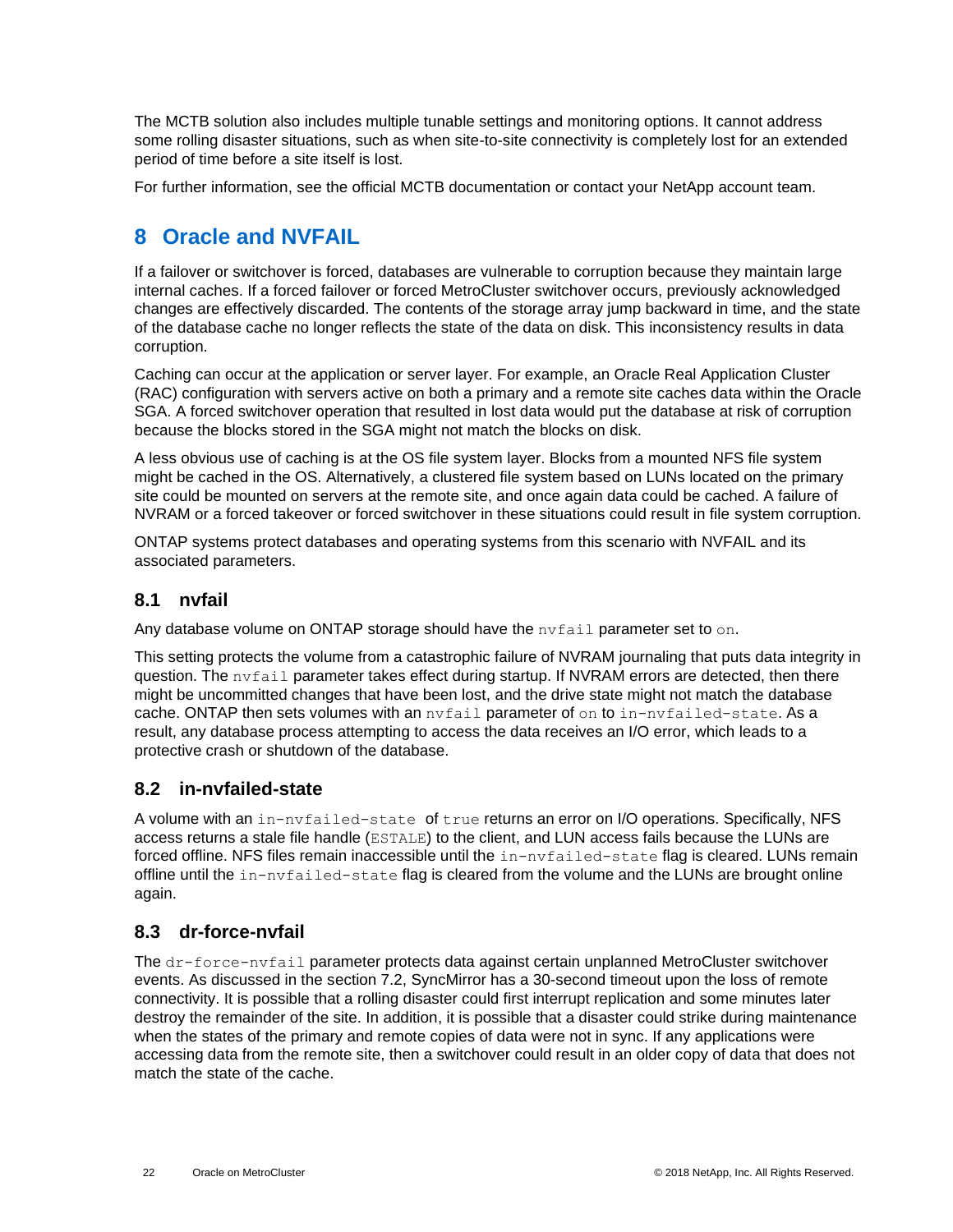The nvfail parameter is primarily intended to address takeover and giveback procedures within a single HA pair. While it does apply to MetroCluster switchover events where NVRAM inconsistencies are detected, it does not protect against loss of data during a forced switchover. An administrator performing a forced switchover is essentially acknowledging that the state of the controller at the disaster site may have unreplicated data, but the surviving copy of the data must be activated anyway. Databases may also need to be protected in this situation with a second parameter called  $dr$ -force-nvfail. Volumes with dr-force-nvfail enter in-nvfailed-state during a forced switchover. The reason this NVFAIL is forced is because the data might not actually be out of sync. The remote data could be completely consistent with the original data, but there is no way to guarantee consistency if the primary site is unreachable.

The primary situation in which  $dr$ -force-nvfail is needed is a database cluster in which servers on both the primary and remote site are accessing data on the storage system. As a result, the servers on the remote site might have cached data that was committed to the primary site but was not replicated to the remote site due to maintenance or an unusual rolling disaster. A forced switchover in these circumstances would risk data corruption if the remote copy of data did not precisely match the state of the primary site.

If no servers were accessing data from the remote site at the point of the disaster, there would generally be no reason to set dr-force-nvfail on a volume. It is still possible that a rolling disaster could result in a surviving copy of data that does not match the original data, but  $dr$ -force-nvfail provides no protection if there is no cached data that must be forcibly purged.

For maximum protection, any volume that might be accessed by a remote server that caches data should have  $dr$ -force-nvfail set to on. It is only safe to leave the parameter set to off for data that is not cached by an application or operating system or when the switchover process is guaranteed to occur within the 30-second SyncMirror timeout.

**Caution:** Prior to ONTAP 9.0, the dr-force-nvfail parameter also placed volumes into the nvfailed state during a graceful, planned switchover.

## <span id="page-22-0"></span>**8.4 force-nvfail-all**

The  $-free-nvfail-all$  parameter is an optional argument used with a switchover command. It sets the in-nvfailed-state parameter to true for all volumes being switched over, and it sets the -drforce-nvfail parameter to true for any volumes that do not already have it enabled.

The primary use for this argument is a disaster situation in which the remote site must be forced online and there are questions about whether data on the original site was cached somewhere on the disaster recovery site. If the nvfail and dr-force-nvfail parameters have been set correctly on all volumes, it is unnecessary to use force-nvfail-all. However, it still might be desirable to use -forcenvfail-all for extra certainty. Drawbacks would include a need to clear the in-nvfailed-state flag from all the volumes and the I/O errors that would occur on hosts trying to access those volumes.

## <span id="page-22-1"></span>**9 Oracle Single Instance on MetroCluster**

As stated previously, the presence of a MetroCluster system does not necessarily add to or change any best practices for operating a database. The majority of databases currently running on customer MetroCluster systems are single instance and follow the recommendations in [TR-3633: Oracle Databases](http://www.netapp.com/us/media/tr-3633.pdf)  [on ONTAP.](http://www.netapp.com/us/media/tr-3633.pdf) Standby server resources exist on the remote site, but no special automation or integration efforts have been made.

## <span id="page-22-2"></span>**9.1 Failover with a Preconfigured OS**

SyncMirror delivers a synchronous copy of the data at the disaster recovery site but making that data available requires an operating system and the associated applications. Basic automation can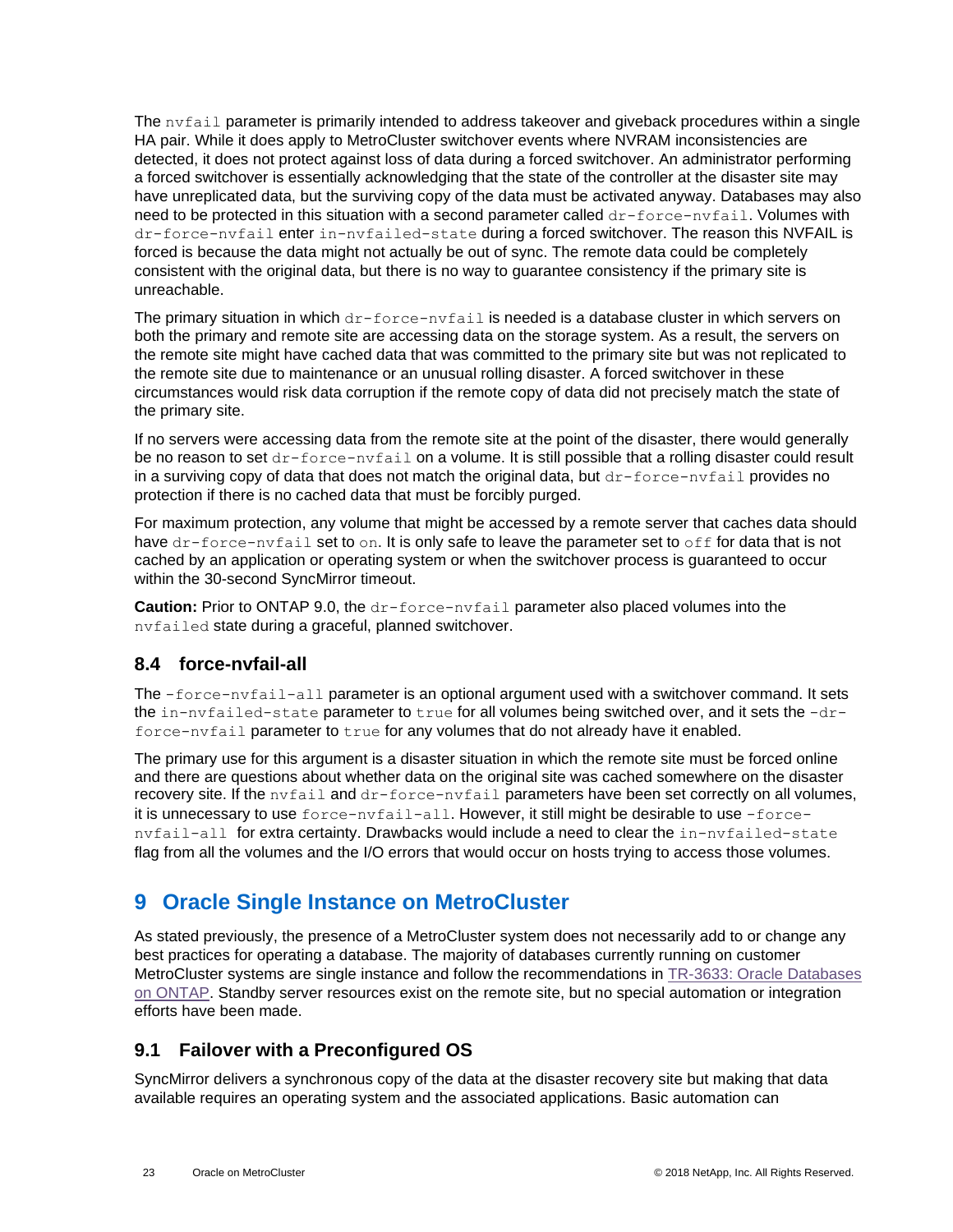dramatically improve the failover time of the overall environment. Clusterware products such as Veritas Cluster Server (VCS) are often used to create a cluster across the sites, and in many cases the failover process can be driven with simple scripts.

If the primary nodes are lost, the clusterware (or scripts) is configured to bring the databases online at the alternate site. One option is to create standby servers that are preconfigured for the NFS or SAN resources that make up the database. If the primary site fails, the clusterware or scripted alternative performs a sequence of actions similar to the following:

- 1. Forcing a MetroCluster switchover
- 2. Performing discovery of FC LUNs (SAN only)
- 3. Mounting file systems and/or mounting ASM disk groups
- 4. Starting the database

The primary requirement of this approach is a running OS in place on the remote site. It must be preconfigured with Oracle binaries, which also means that tasks such as Oracle patching must be performed on the primary and standby site. Alternatively, the Oracle binaries can be mirrored to the remote site and mounted if a disaster is declared.

The actual activation procedure is simple. Commands such as LUN discovery require just a few commands per FC port. File system mounting is nothing more than a mount command, and both databases and ASM can be started and stopped at the CLI with a single command. If the volumes and file systems are not in use at the disaster recovery site prior to the switchover, there is no requirement to set dr-force-nvfail on volumes.

## <span id="page-23-0"></span>**9.2 Failover with a Virtualized OS**

Failover of database environments can be extended to include the operating system itself. In theory, this failover can be done with boot LUNs, but most often it is done with a virtualized OS. The procedure is similar to the following steps:

- 1. Forcing a MetroCluster switchover
- 2. Mounting the datastores hosting the database server virtual machines
- 3. Starting the virtual machines
- 4. Starting databases manually or configuring the virtual machines to automatically start the databases

For example, an ESX cluster could span sites. In the event of disaster, the virtual machines can be brought online at the disaster recovery site after the switchover. As long as the datastores hosting the virtualized database servers are not in use at the time of the disaster, there is no requirement for setting dr-force-nvfail on associated volumes.

## <span id="page-23-1"></span>**10 Extended Oracle RAC on MetroCluster**

Many customers optimize their RTO by stretching an Oracle RAC cluster across sites, yielding a fully active-active configuration. The overall design becomes more complicated because it must include quorum management of Oracle RAC. Additionally, data is accessed from both sites, which means a forced switchover might lead to the use of an out-of-date copy of the data.

Although a copy of the data is present on both sites, only the controller that currently owns an aggregate can serve data. Therefore, with stretched RAC, the nodes that are remote must perform I/O across a siteto-site connection. The result is added I/O latency, but this latency is not generally a problem. The RAC interconnect network must also be stretched across sites, which means a high-speed, low-latency network is required anyway. If the added latency does cause a problem, the cluster can be operated in an active-passive manner. I/O-intensive operations would then need to be directed to the RAC nodes that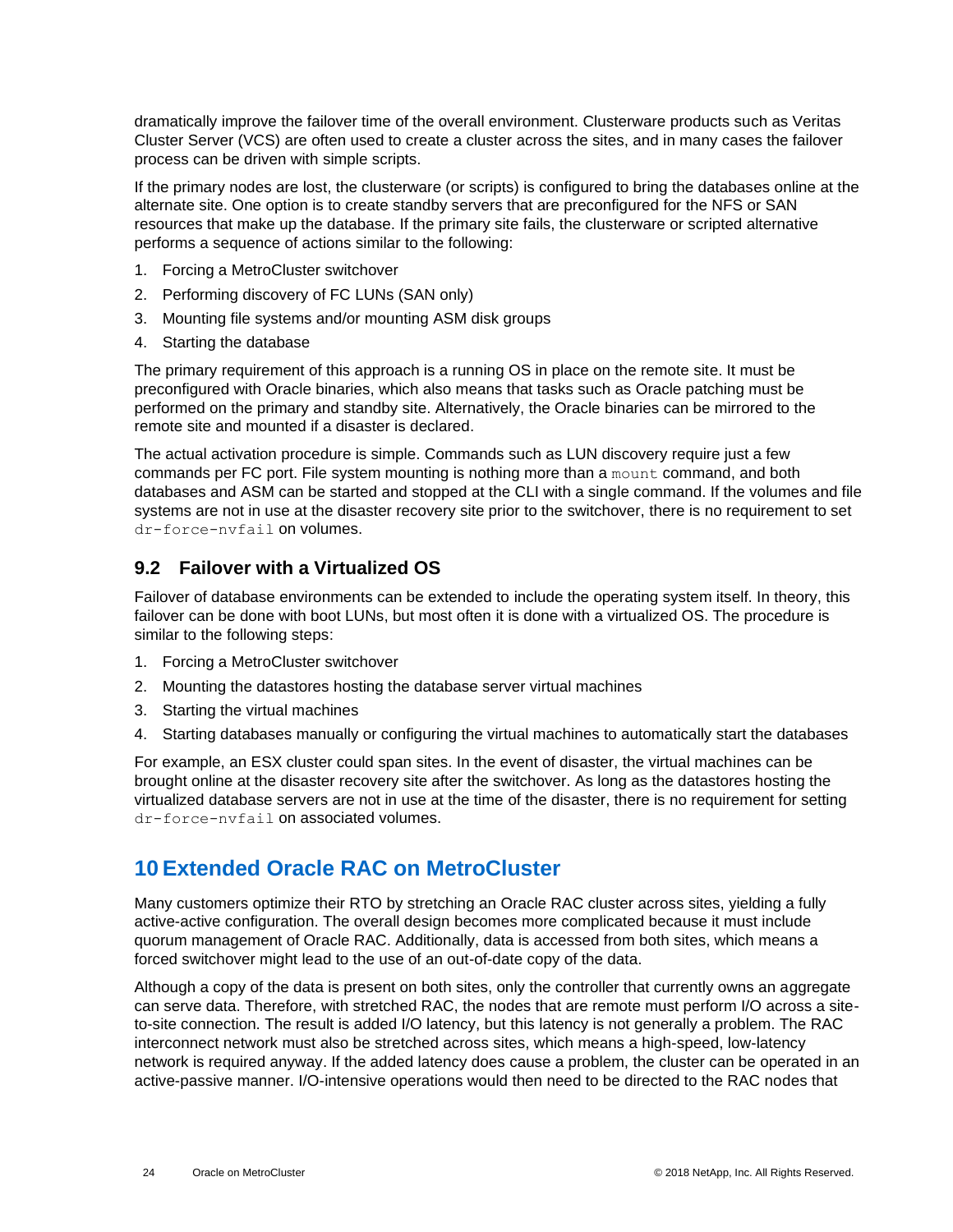are local to the controller that owns the aggregates. The remote nodes then perform lighter I/O operations or are used purely as warm standby servers.

If active-active stretched RAC is required, ASM mirroring should be considered in place of MetroCluster. ASM mirroring allows a specific replica of the data to be preferred. Therefore, a stretched RAC cluster can be built in which all reads occur locally. Read I/O never crosses sites, which delivers the lowest possible latency. All write activity must still transit the intersite connection, but such traffic is unavoidable with any synchronous mirroring solution.

**Note:** If boot LUNs, including virtualized boot disks, are used with Oracle RAC, the misscount parameter might need to be changed. For more information about RAC timeout parameters, see [TR-3633: Oracle Databases on ONTAP.](http://www.netapp.com/us/media/tr-3633.pdf)

### <span id="page-24-0"></span>**10.1 Two-Site Configuration**

A two-site stretched RAC configuration can deliver active-active database services that can survive many, but not all, disaster scenarios nondisruptively.

### **RAC Voting Disks**

The first consideration when deploying stretched RAC on MetroCluster should be quorum management. Oracle RAC has two mechanisms to manage quorum: disk heartbeat and network heartbeat. The disk heartbeat monitors storage access using the voting disks. With a single-site RAC configuration, a single voting resource is sufficient as long as the underlying storage system offers HA capabilities.

The first difficulty with a two-site configuration is making sure that each site can always access more than half of the voting disks in a way that guarantees a nondisruptive disaster recovery process. For example:

- One common voting disk guarantees eviction of one site if intersite connectivity is lost.
- One voting disk per site guarantees node eviction on both sites if intersite connectivity is lost because neither site would have a voting disk quorum.
- Two voting disks on one site and a single voting disk on the other site allows for active-active operations when both sites are operational and reachable. However, if the single-disk site is lost or isolated from the network, then that site is evicted.

#### **RAC Network Heartbeat**

The Oracle RAC network heartbeat monitors node reachability across the cluster interconnect. To remain in the cluster, a node must be able to contact more than half of the other nodes. In a two-site architecture, this requirement creates the following choices for the RAC node count:

- Placement of an equal number of nodes per site results in eviction at one site in the event network connectivity is lost.
- Placement of *N* nodes on one site and *N*+1 nodes on the opposite site guarantees that loss of intersite connectivity results in the site with the larger number of nodes remaining in network quorum and the site with fewer nodes evicting.

Prior to Oracle 12cR2, it was not feasible to control which side would experience an eviction during site loss. When each site has an equal number of nodes, eviction is controlled by the master node, which in general is the first RAC node to boot.

Oracle 12cR2 introduces node weighting capability. This capability gives an administrator more control over how Oracle resolves split-brain conditions. As a simple example, the following command sets the preference for a particular node in an RAC:

```
[root@jfs3-a ~]# /grid/bin/crsctl set server css_critical yes
CRS-4416: Server attribute 'CSS_CRITICAL' successfully changed. Restart 
Oracle High Availability Services for new value to take effect.
```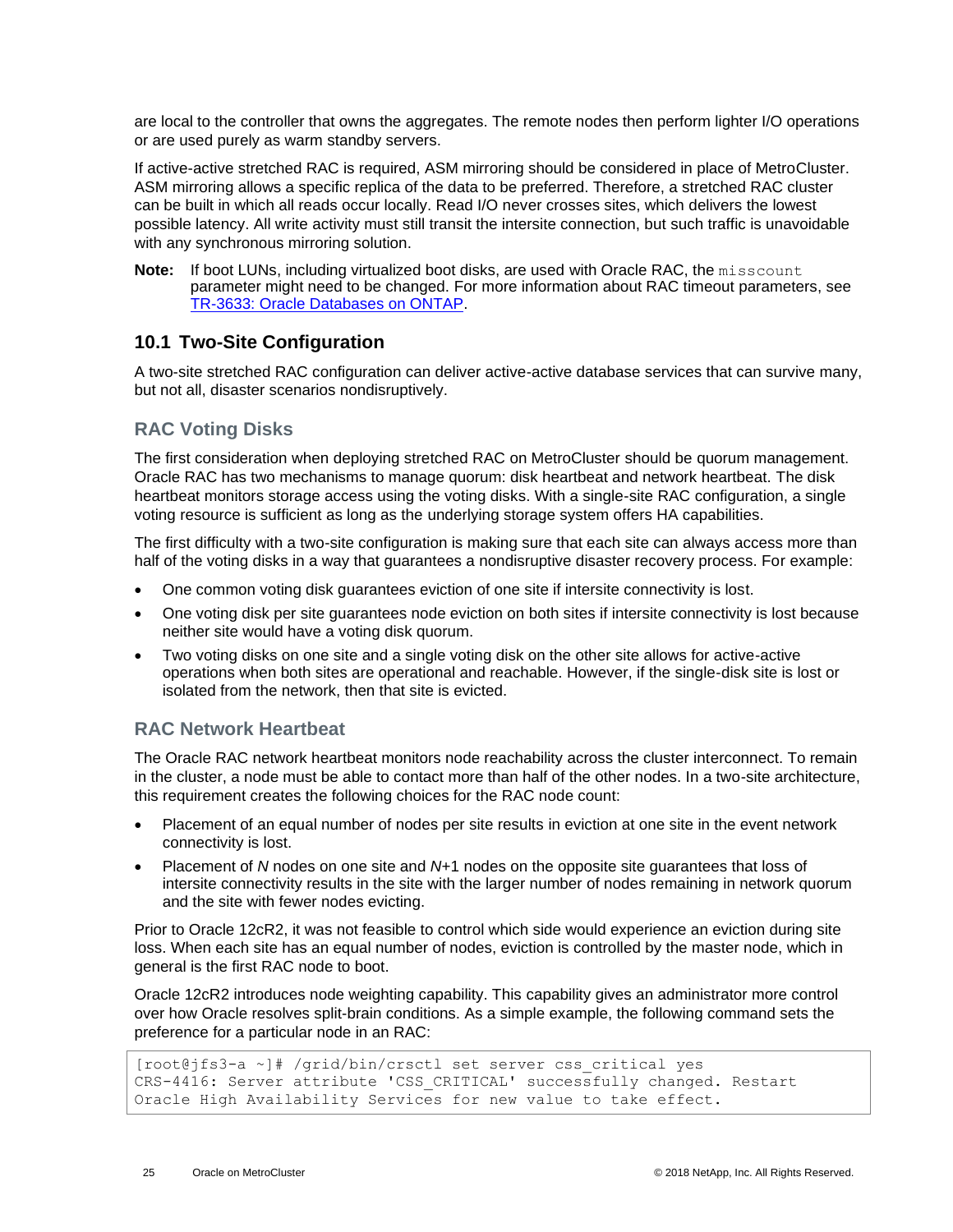After restarting Oracle High-Availability Services, the configuration looks as follows:

```
[root@jfs3-a lib]# /grid/bin/crsctl status server -f | egrep '^NAME|CSS_CRITICAL='
NAME=jfs3-a
CSS_CRITICAL=yes
NAME = ifs3-hCSS_CRITICAL=no
```
Node  $jfs3-a$  is now designated as the critical server. If the two RAC nodes are isolated, jfs3-a survives, and jfs3-b is evicted.

**Note:** For complete details, see the Oracle white paper "Oracle Clusterware 12c Release 2 Technical Overview."

For versions of Oracle RAC prior to 12cR2, the master node can be identified by checking the CRS logs as follows:

```
[root@jfs3-a ~]# /grid/bin/crsctl status server -f | egrep '^NAME|CSS_CRITICAL='
NAME=jfs3-a
CSS_CRITICAL=yes
NAME=jfs3-b
CSS_CRITICAL=no
 [root@jfs3-a ~]# grep -i 'master node' /grid/diag/crs/jfs3-a/crs/trace/crsd.trc
2017-05-04 04:46:12.261525 : CRSSE:2130671360: {1:16377:2} Master Change Event; New Master Node 
ID:1 This Node's ID:1
2017-05-04 05:01:24.979716 : CRSSE:2031576832: {1:13237:2} Master Change Event; New Master Node 
ID:2 This Node's ID:1
2017-05-04 05:11:22.995707 : CRSSE:2031576832: {1:13237:221} Master Change Event; New Master 
Node ID:1 This Node's ID:1
2017-05-04 05:28:25.797860 : CRSSE:3336529664: {1:8557:2} Master Change Event; New Master Node 
ID:2 This Node's ID:1
```
This log indicates that the master node is 2 and the node  $jfs3-a$  has an ID of 1. This fact means that jfs3-a is not the master node. The identity of the master node can be confirmed with the command olsnodes -n.

```
[root@jfs3-a ~]# /grid/bin/olsnodes -n
jfs3-a 1<br>jfs3-b 2
ifs3-b
```
The node with an ID of 2 is  $jfs3-b$ , which is the master node. In a configuration with equal numbers of nodes on each site, the site with  $jfs3-b$  is the site that survives if the two sets lose network connectivity for any reason.

It is possible that the log entry that identifies the master node can age out of the system. In this situation, the timestamps of the Oracle Cluster Registry (OCR) backups can be used.

| [root@jfs3-a ~]# /grid/bin/ocrconfig -showbackup |                     |                                        |         |  |  |  |  |
|--------------------------------------------------|---------------------|----------------------------------------|---------|--|--|--|--|
| jfs3-b                                           | 2017/05/05 05:39:53 | /grid/cdata/jfs3-cluster/backup00.ocr  | $\circ$ |  |  |  |  |
| ifs3-b                                           | 2017/05/05 01:39:53 | /qrid/cdata/ifs3-cluster/backup01.ocr  | $\circ$ |  |  |  |  |
| jfs3-b                                           | 2017/05/04 21:39:52 | /grid/cdata/jfs3-cluster/backup02.ocr  | $\circ$ |  |  |  |  |
| ifs3-a                                           | 2017/05/04 02:05:36 | /grid/cdata/jfs3-cluster/day.ocr<br>0  |         |  |  |  |  |
| jfs3-a                                           | 2017/04/22 02:05:17 | /grid/cdata/jfs3-cluster/week.ocr<br>0 |         |  |  |  |  |

This example shows that the master node is  $jfs3-b$ . It also indicates a change in the master node from jfs3-a to jfs3-b somewhere between 2:05 and 21:39 on May 4. This method of identifying the master node is only safe to use if the CRS logs have also been checked because it is possible that the master node has changed since the previous OCR backup. If this change has occurred, then it should be visible in the OCR logs.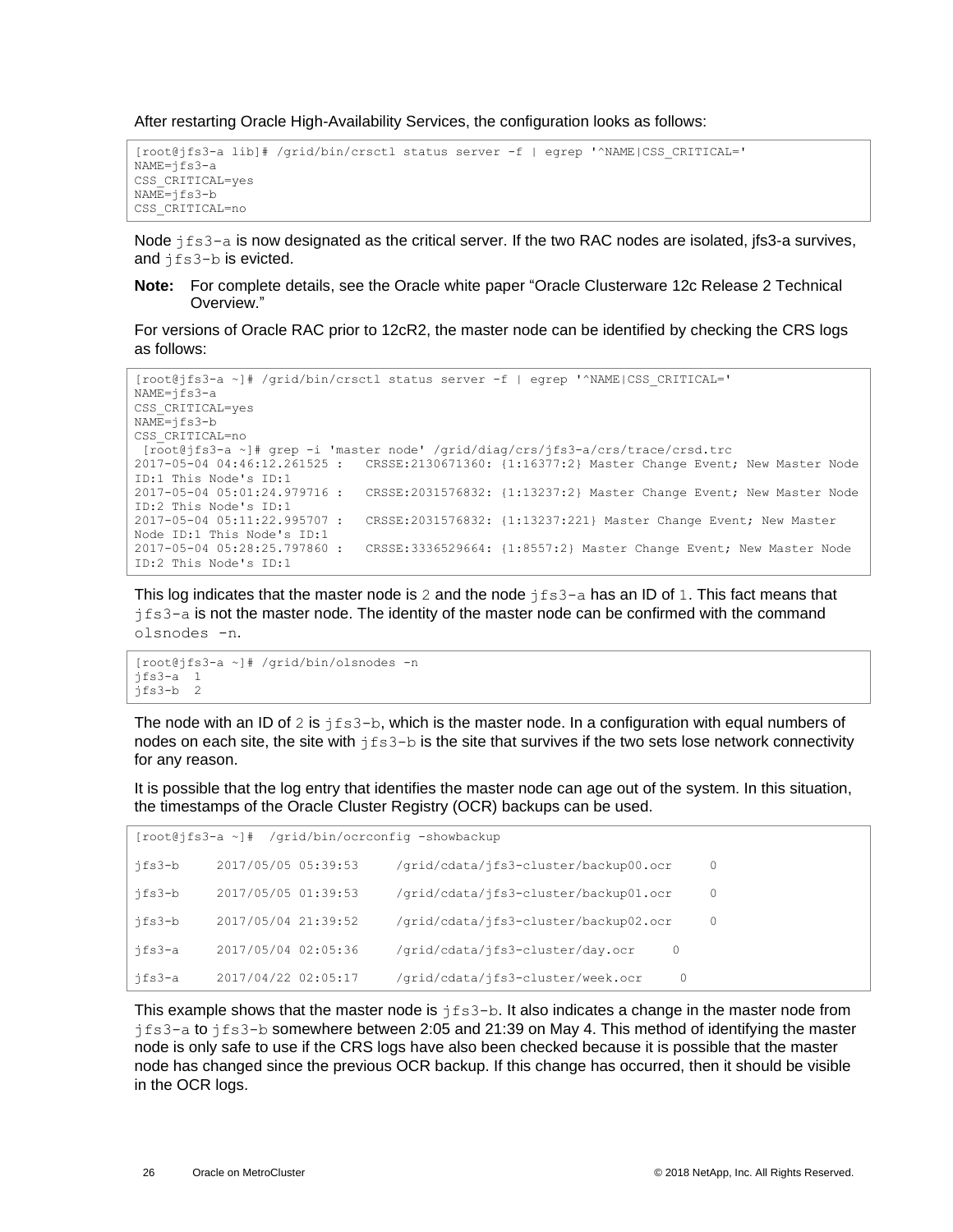Most customers choose a single voting disk that services the entire environment and an equal number of RAC nodes on each site. If this voting disk is on ASM, then all the underlying ASM LUNs should be on a single site. The voting disk should be placed on the site that owns the aggregates that contain the database. The result is that loss of connectivity results in eviction on the remote site. The remote site would no longer have quorum, nor would it have access to the database files, but the local site continues running as usual. When connectivity is restored, the remote instance can be brought online again.

In the event of disaster, a switchover is required to bring the database files and voting LUNs online on the surviving site. If the disaster allows AUSO to trigger the switchover, NVFAIL is not triggered because the cluster is known to be in sync, and the storage resources come online normally. AUSO is a very fast operation and should complete before the disktimeout period expires.

Because there are only two sites, it is not feasible to use any type of automated external tiebreaking software, which means forced switchover must be a manual operation.

## <span id="page-26-0"></span>**10.2 Three-Site Configuration**

A stretched RAC cluster is much easier to architect with three sites. The two sites hosting each half of the MetroCluster system also support the database workloads, while the third site serves as a tiebreaker for both the database and the MetroCluster system.

#### **Oracle Tiebreaker**

The database tiebreaker is a voting resource on the third site. This resource does not have to match the type or protocol of the voting resources on the primary site. For example, the primary site might be using FCP exclusively for storage connectivity, while the third-site voting resource is an NFS file system or iSCSI LUN.

One concern with using an NFS file system as a voting resource is the fact that it is hard mounted. This type of file system mount can lead to hangs on system commands such as  $df$  or  $1s$  if connectivity to the third site is interrupted. This arrangement is generally not a problem with Oracle database operation, but it can interfere with other software that performs tasks such as monitoring file system resources or automated software installation.

#### **MetroCluster Tiebreaker**

The [NetApp MetroCluster Tiebreaker](https://docs.netapp.com/ontap-9/topic/com.netapp.doc.hw-metrocluster-tiebreaker/GUID-3662A7CE-3AF2-4562-A11C-5C37DE0E3A87.html) software can run on a third site to monitor the health of the MetroCluster environment, send notifications, and optionally force a switchover in a disaster situation. The primary purpose of the MetroCluster Tiebreaker is to detect site loss. It must also discriminate between site loss and a loss of connectivity. For example, switchover should not occur because the Tiebreaker was unable to reach the primary site, which is why the Tiebreaker also monitors the remote site's ability to contact the primary site.

Automatic switchover with AUSO is also compatible with the MCTB. AUSO reacts very quickly because it is designed to detect specific failure events and then invoke the switchover only when NVRAM and SyncMirror plexes are in sync.

In contrast, the tiebreaker is located remotely and therefore must wait for a timer to elapse before declaring a site dead. The tiebreaker eventually detects the sort of controller failure covered by AUSO, but in general AUSO has already started the switchover and possibly completed the switchover before the tiebreaker acts. The resulting second switchover command coming from the tiebreaker would be rejected.

**Caution:** The MCTB software does not verify that NVRAM was and/or plexes are in sync when forcing a switchover. Automatic switchover, if configured, should be disabled during maintenance activities that result in loss of sync for NVRAM or SyncMirror plexes.

Additionally, the MCTB might not address a rolling disaster that leads to the following sequence of events: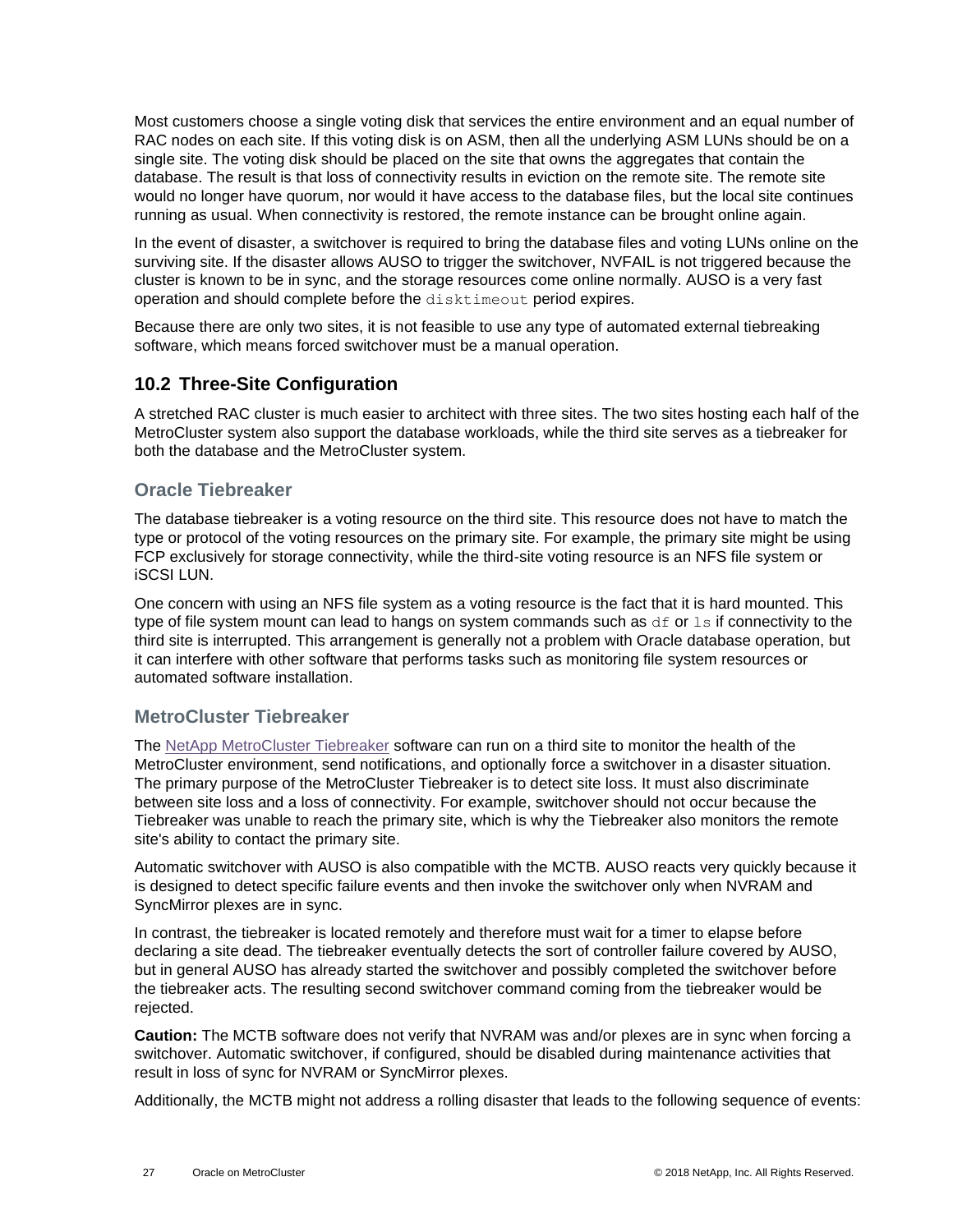- 1. Connectivity between sites is interrupted for more than 30 seconds.
- 2. SyncMirror replication times out, and operations continue on the primary site, leaving the remote replica stale.
- 3. The primary site is lost.

The result is the presence of unreplicated changes on the primary site. A switchover might then be undesirable for a number of reasons, including the following:

- Critical data might be present on the primary site, and that data might be eventually recoverable. A switchover that allowed the database to continue operating would effectively discard that critical data.
- A database on the surviving site that was using storage resources on the primary site at the time of site loss might have cached data. A switchover would introduce a stale version of the data that does not match the cache.
- An operating system on the surviving site that was using storage resources on the primary site at the time of site loss might have cached data. A switchover would introduce a stale version of the data that does not match the cache.

The safest option is to configure the tiebreaker to send an alert if it detects site failure and then have a person decide on whether to force a switchover. Databases and/or operating systems might first need to be shut down to clear any cached data. In addition, the NVFAIL settings can be used to add further protection and help streamline the failover process.

## <span id="page-27-0"></span>**10.3 Virtual Third Site with ClusterLion**

ClusterLion is an advanced MetroCluster monitoring appliance that functions as a virtual third site. This approach allows MetroCluster to be safely deployed in a two-site configuration with fully automated switchover capability. Complete documentation is available from ProLion. [Figure 4](#page-28-2) shows some of the highlights.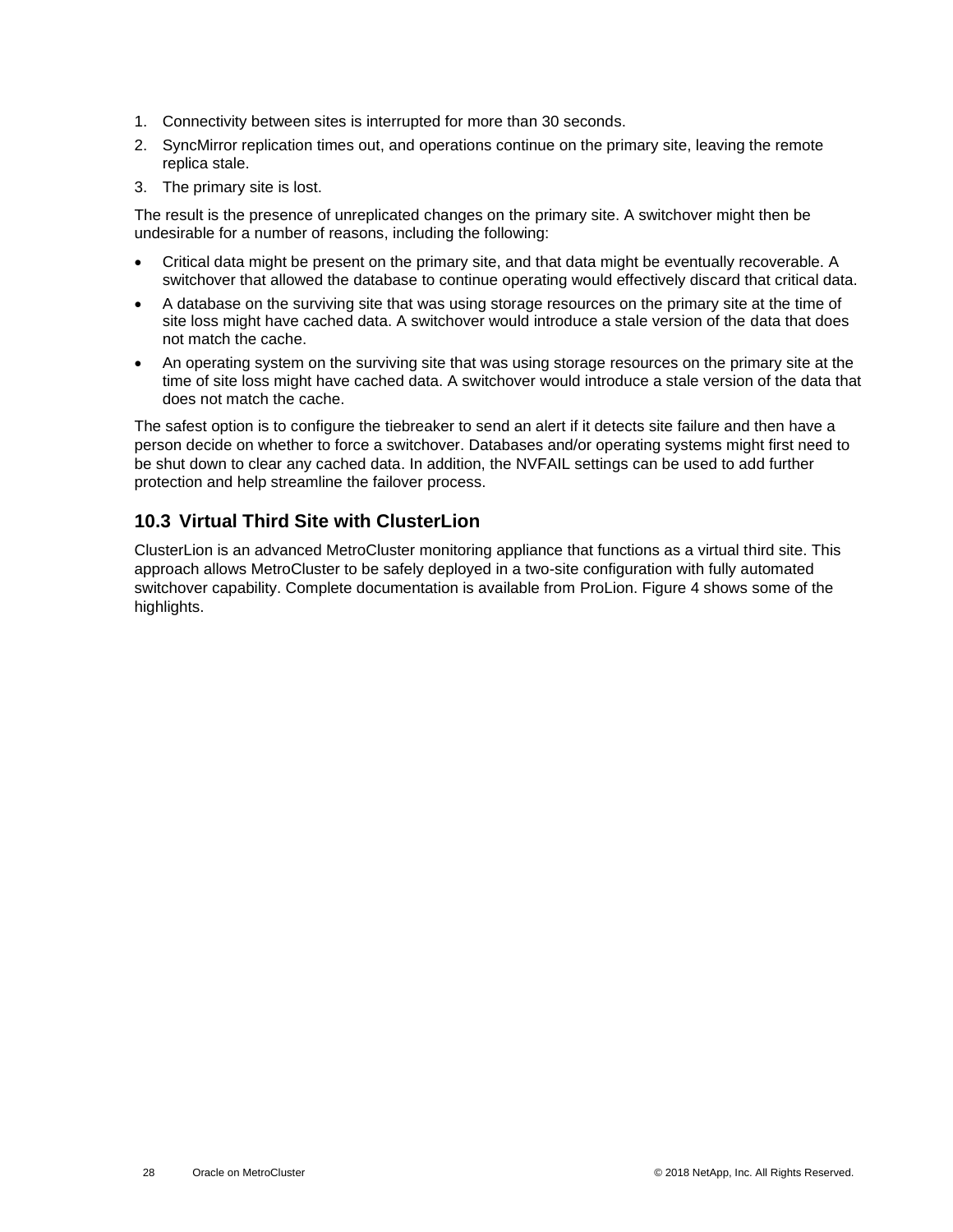#### <span id="page-28-2"></span>**Figure 4) ProLion Architecture**



- The ClusterLion appliances monitor the health of the controllers with directly connected Ethernet and serial cables.
- The two appliances are connected to each other with redundant 3G wireless connections.
- Power to the ONTAP controller is routed through internal relays. In the event of a site failure, ClusterLion, which contains an internal UPS system, cuts the power connections before invoking a switchover. This process makes sure that no split-brain condition occurs.
- ClusterLion performs a switchover within the 30-second SyncMirror timeout or not at all.
- ClusterLion does not perform a switchover unless the states of NVRAM and SyncMirror plexes are in sync.
- Because ClusterLion only performs a switchover if MetroCluster is fully in sync, NVFAIL is not required. This configuration permits site-spanning environments such as an extended Oracle RAC to remain online, even during an unplanned switchover.

## <span id="page-28-0"></span>**11 Extended RAC and NVFAIL**

#### <span id="page-28-1"></span>**11.1 Extended RAC with Manually Forced NVFAIL**

The safest option to force a switchover with an extended RAC cluster is by specifying  $-$ force-nvfailall at the command line. This option is available as an emergency measure to make sure that all cached data is flushed. If a host is using storage resources originally located on the disaster-stricken site, it receives either I/O errors or a stale file handle (ESTALE) error. Oracle databases crash, and file systems either go offline entirely or switch to read-only mode.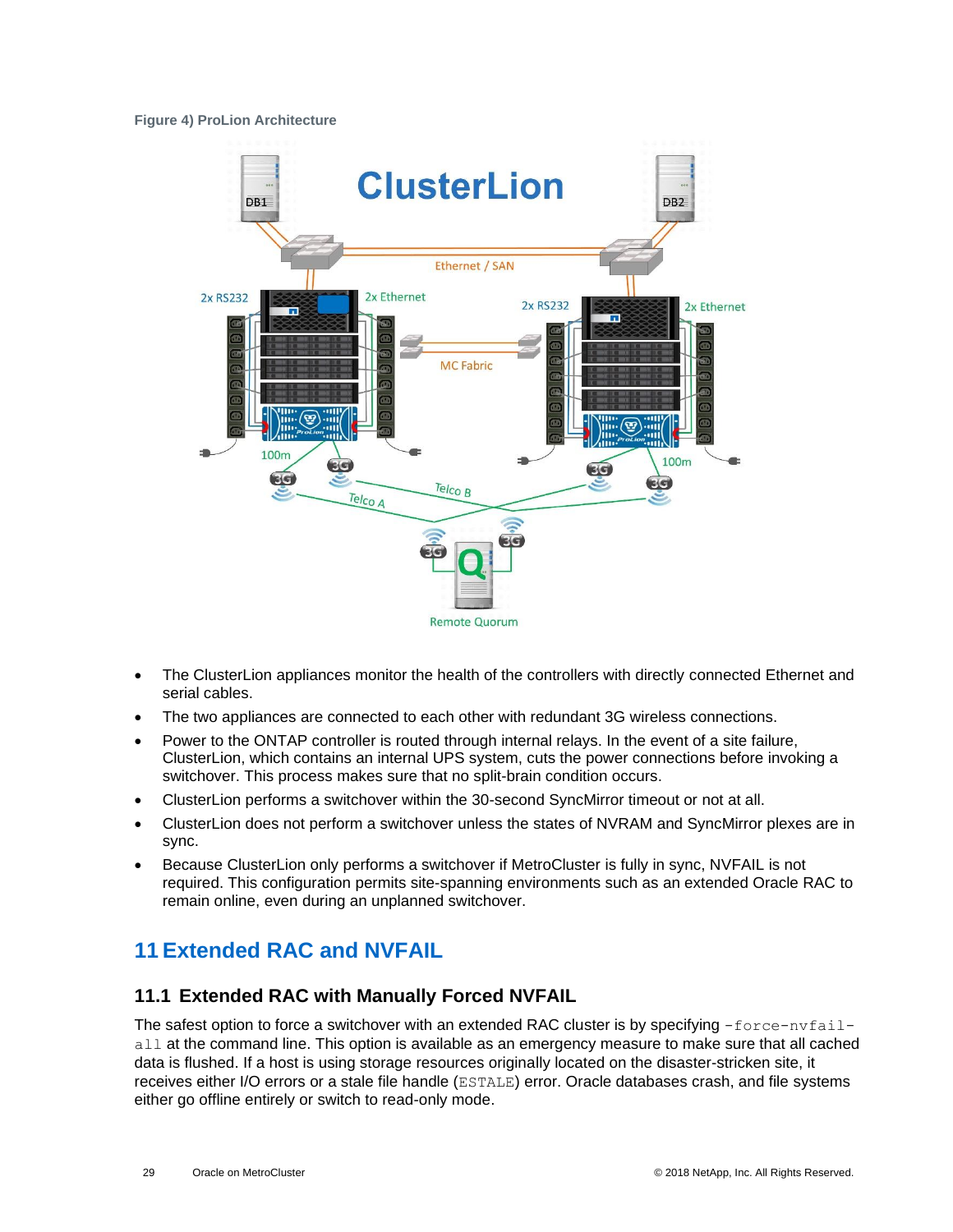After the switchover completes, the in-nvfailed-state flag needs to be cleared, and the LUNs need to be placed online. After this activity is complete, the database can be restarted. These tasks can be automated to reduce the RTO.

## <span id="page-29-0"></span>**11.2 Extended RAC with dr-force-nvfail**

The safest configuration is to set the  $dr$ -force-nvfail flag on all volumes that might be accessed from a remote site. As a result, the volumes become unavailable when they enter in-nvfailed-state during a switchover. After the switchover completes, the in-nvfailed-state flag must be cleared, and the LUNs must be placed online. After these activities are complete, the database can be restarted. These tasks can be automated to reduce the RTO.

The result is similar to using the  $-$ force-nvfail-all flag. However, the number of volumes affected can be limited to just those volumes that must be protected from applications or operating systems with stale caches.

## <span id="page-29-1"></span>**11.3 Extended RAC Without dr-force-nvfail**

There are two critical requirements for an environment that does not use  $dr$ -force-nvfail on database volumes:

- A forced switchover must occur no more than 30 seconds after primary site loss.
- A switchover must not occur during maintenance tasks or any other conditions in which SyncMirror plexes or NVRAM replication are out of sync.

The first requirement can be met by using tiebreaker software that is configured to perform a switchover within 30 seconds of a site failure. This requirement does not mean the switchover must be performed within 30 seconds of the detection of a site failure. It does mean that it is no longer safe to force a switchover if 30 seconds has elapsed since a site was confirmed to be operational.

The second requirement can be partially met by disabling all automated switchover capabilities when the MetroCluster configuration is known to be out of sync. A better option is to have a tiebreaker solution that can monitor the health of NVRAM replication and the SyncMirror plexes. If the cluster is not fully synchronized, the tiebreaker should not trigger a switchover.

The NetApp MCTB software cannot monitor the synchronization status, so it should be disabled when MetroCluster is not in sync for any reason. ClusterLion does include NVRAM-monitoring and plexmonitoring capabilities and can be configured to not trigger the switchover unless the MetroCluster system is confirmed to be fully synchronized.

## <span id="page-29-2"></span>**Where to Find Additional Information**

To learn more about the information that is described in this document, review the following websites:

- MetroCluster Documentation Resources <https://www.netapp.com/us/documentation/metrocluster.aspx>
- NetApp Product Documentation <https://www.netapp.com/us/documentation/index.aspx>
- ONTAP 9 Documentation Center <https://docs.netapp.com/ontap-9/index.jsp>